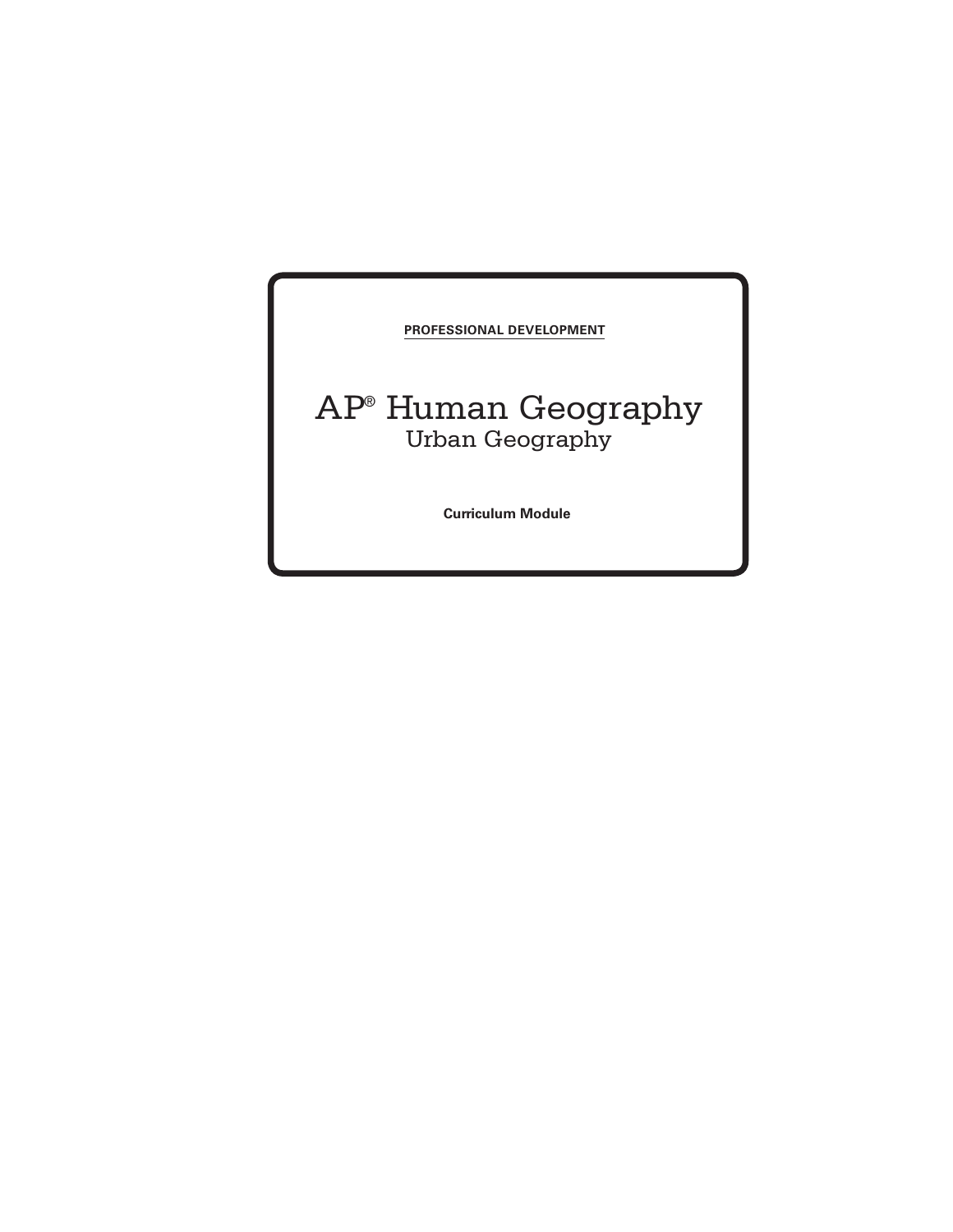# **The College Board**

The College Board is a not-for-profit membership association whose mission is to connect students to college success and opportunity. Founded in 1900, the College Board is composed of more than 5,700 schools, colleges, universities and other educational organizations. Each year, the College Board serves seven million students and their parents, 23,000 high schools, and 3,800 colleges through major programs and services in college readiness, college admission, guidance, assessment, financial aid and enrollment. Among its widely recognized programs are the SAT®, the PSAT/NMSQT®, the Advanced Placement Program® (AP®), SpringBoard® and ACCUPLACER®. The College Board is committed to the principles of excellence and equity, and that commitment is embodied in all of its programs, services, activities and concerns.

For further information, visit www.collegeboard.com.

Page 25: James M. Rubenstein, *The Cultural Landscape: An Introduction to Human Geography*, Eighth Edition. Copyright © 2005. Printed and electronically reproduced by permission of Pearson Education Inc., Upper Saddle River, New Jersey.

© 2010 The College Board. College Board, ACCUPLACER, Advanced Placement Program, AP, AP Central, Pre-AP, SAT, SpringBoard and the acorn logo are registered trademarks of the College Board. inspiring minds is a trademark owned by the College Board. PSAT/ NMSQT is a registered trademark of the College Board and National Merit Scholarship Coporation. All other products and services may be trademarks of their respective owners.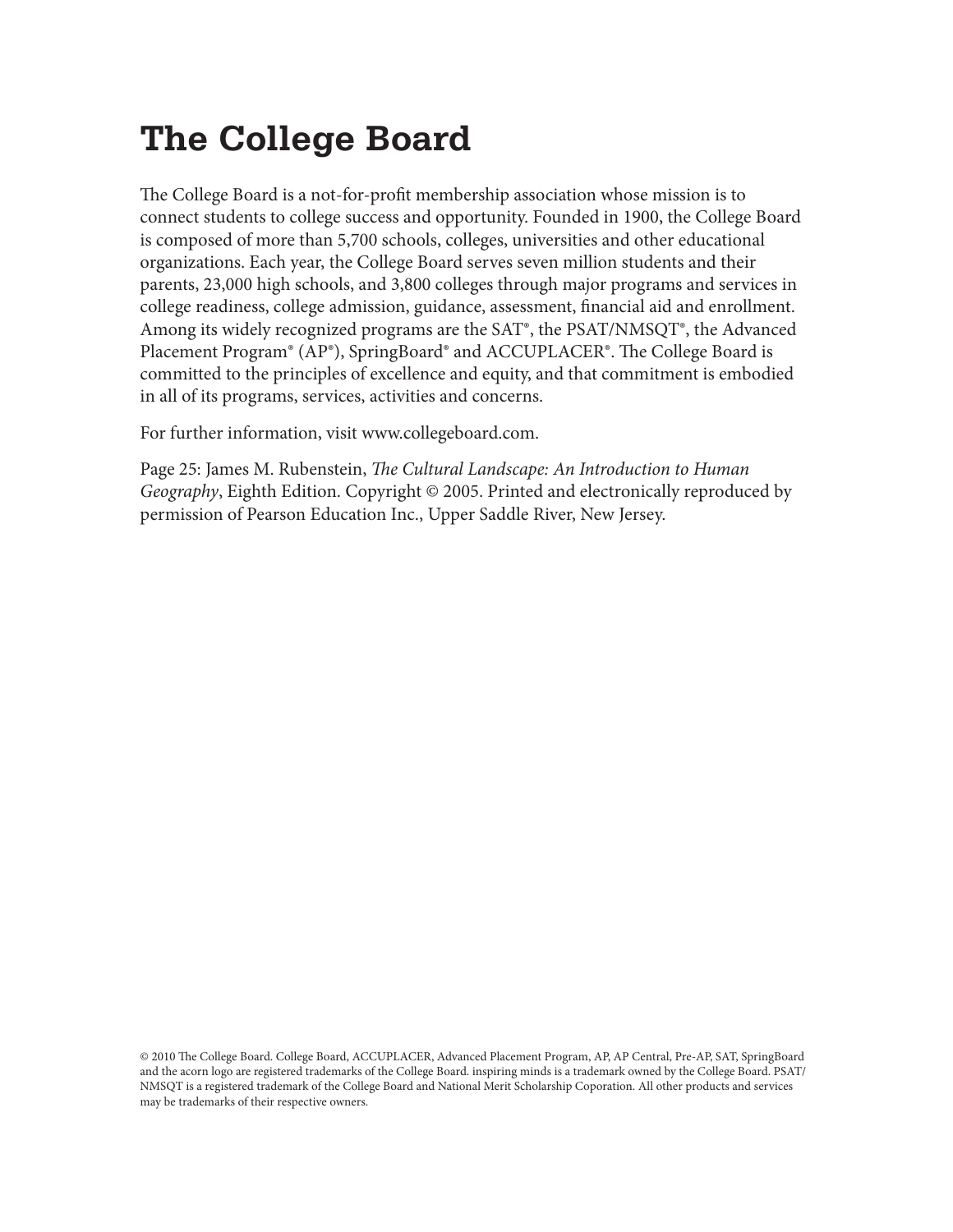# **Contents**

| Christopher Hall                                     |
|------------------------------------------------------|
|                                                      |
|                                                      |
| Christopher Hall                                     |
|                                                      |
| Carol Ann Gillespie                                  |
|                                                      |
| Carol Ann Gillespie                                  |
| Lesson 4: Megacities in Less-Developed Countries  19 |
| Christopher Hall                                     |
|                                                      |
|                                                      |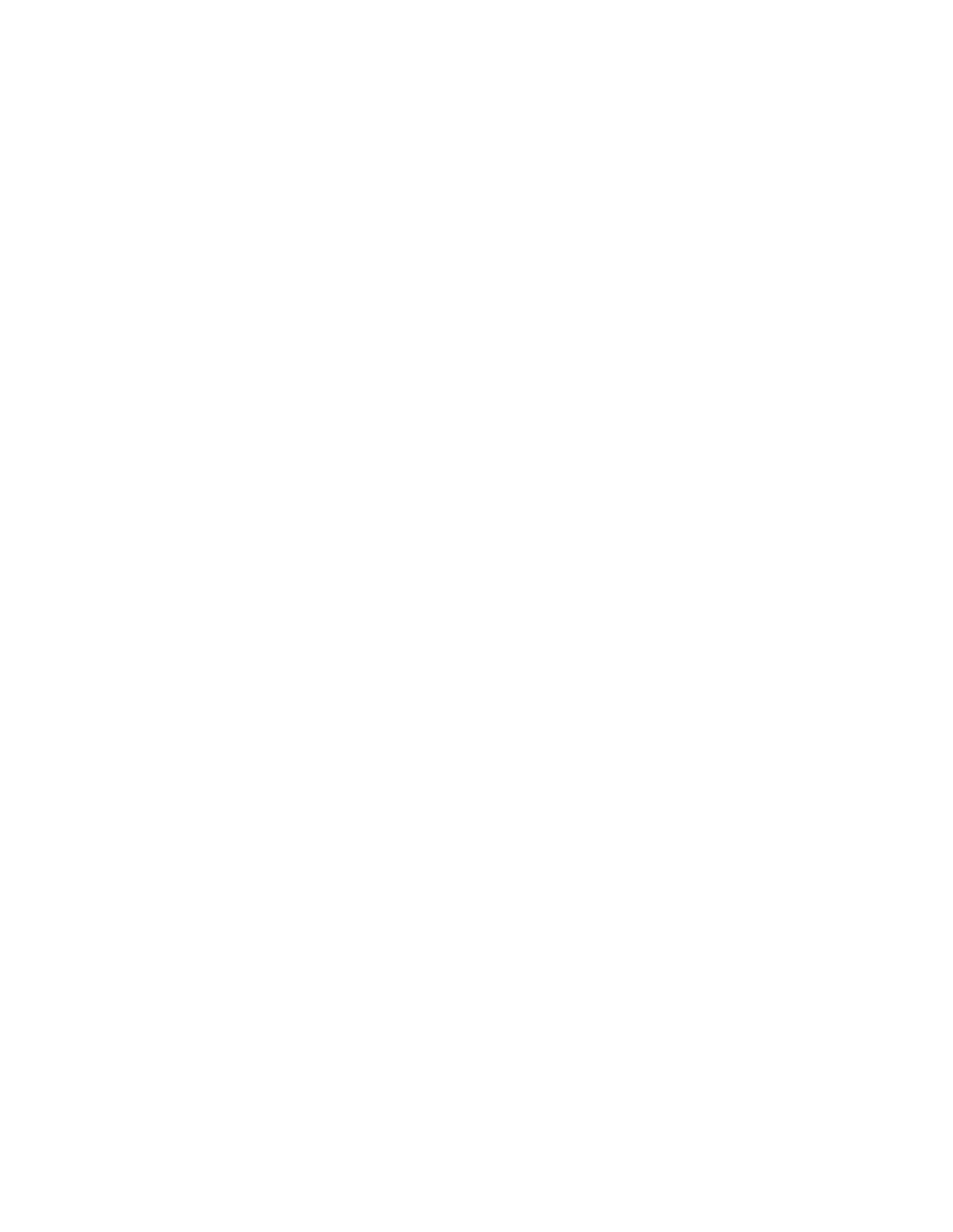# **Introduction**

Christopher Hall Davis School District Davis County, Utah

The Industrial Revolution ushered in a new age of great urbanization in the world's history. The urban population is growing at a much faster rate than that of the rural population. Nearly half of the world's people now live in cities, and this proportion is higher in the developed regions of the world. Seventy-five percent of Americans now live in urban areas, and more than two-thirds of the people of Europe, Russia, Japan, and Australia do as well. Cities, it would seem, are our future.

Although many students live in or near cities, and believe they know a great deal about them, the AP® Human Geography course and curriculum will present them with information that will challenge their current understanding of cities. Questions such as how to define and categorize cities, how to dissect and understand their functional regions, and the impact of changing population and land use matrixes in cities will likely be new to most students.

This curriculum module presents AP Human Geography teachers with resources and ideas for addressing the final content area of the AP course outline — Cities and Urban Land Use. Four lessons are presented here, but it might be helpful for teachers to think of what follows more as "activities" that have been organized according to the curriculum framework of the AP Human Geography course. These lessons do not cover the entirety of the curricular requirements of the urbanization portion of the AP Human Geography course outline. It is not necessary to teach these lessons in any particular order, nor is it necessary to present them in their entirety. It is not even necessary to teach these lessons at the same point in your academic year. Some teachers may choose to introduce cities and the models that describe them (Lesson 1) very early in the year, and they may use the rest of the lessons at a much later date. Other teachers may feel that introducing the idea of a specific location as a case study is important at a point earlier in their year than when they will be discussing cities; they may choose to use Lesson 2, which presents urban changes in Pittsburgh as a case study, separate from the rest of the lessons.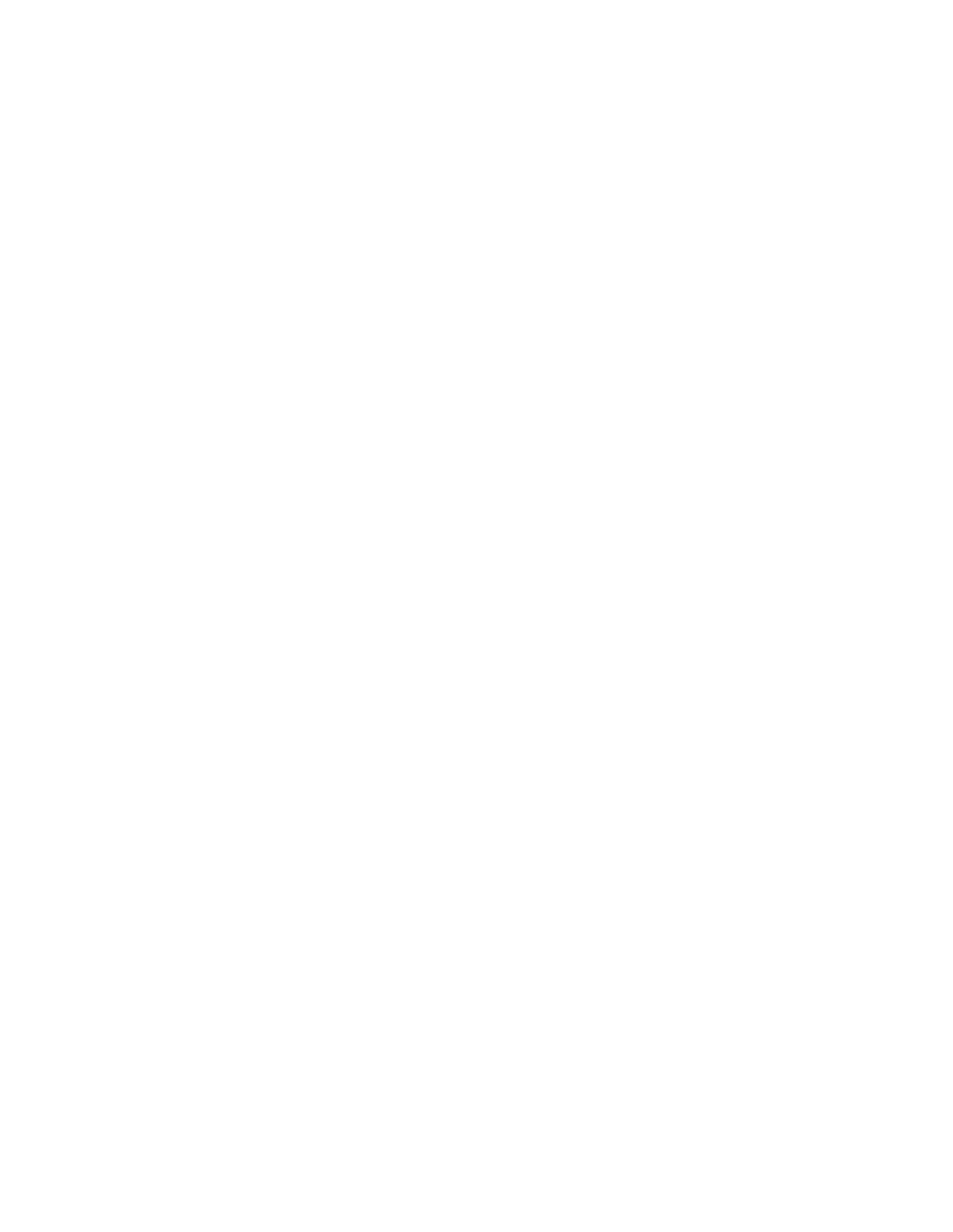# **Lesson 1: Urban Models**

Christopher Hall Davis School District Davis County, Utah

### **Plan the Lesson**

#### **Connections to the Course Outline**

The content of this lesson addresses the following areas of the AP Human Geography course outline:

- **•**  I.B. **The evolution of key geographical concepts and models associated with notable geographers** is addressed through the examination of the three classic North American models and their evolution and reinterpretation into the new ideas informing our view.
- **•**  VII. A.4 **Suburbanization and edge cities** are explored by students as they investigate changes and current developments in urban forms.
- **•**  VII. C **Models of internal city structure** are studied as students will analyze three classic models of urban structure for North American cities and then compare and contrast them with a model of a Latin American city and the recent interpretations of North American cities.
- **•**  VII. D.4 **Urban planning and design** is explored by students as they investigate changes and current developments in urban forms.

#### **Objectives**

This lesson helps students come to an understanding of the basic elements of urban models outside of North America and more recent interpretations of urban structure. The students may also gain an increased understanding of urban structure models describing North American cities by comparing them to a model describing a Latin American city. The students will understand how the classic North American models are being reinterpreted as new forces act upon and change cities today.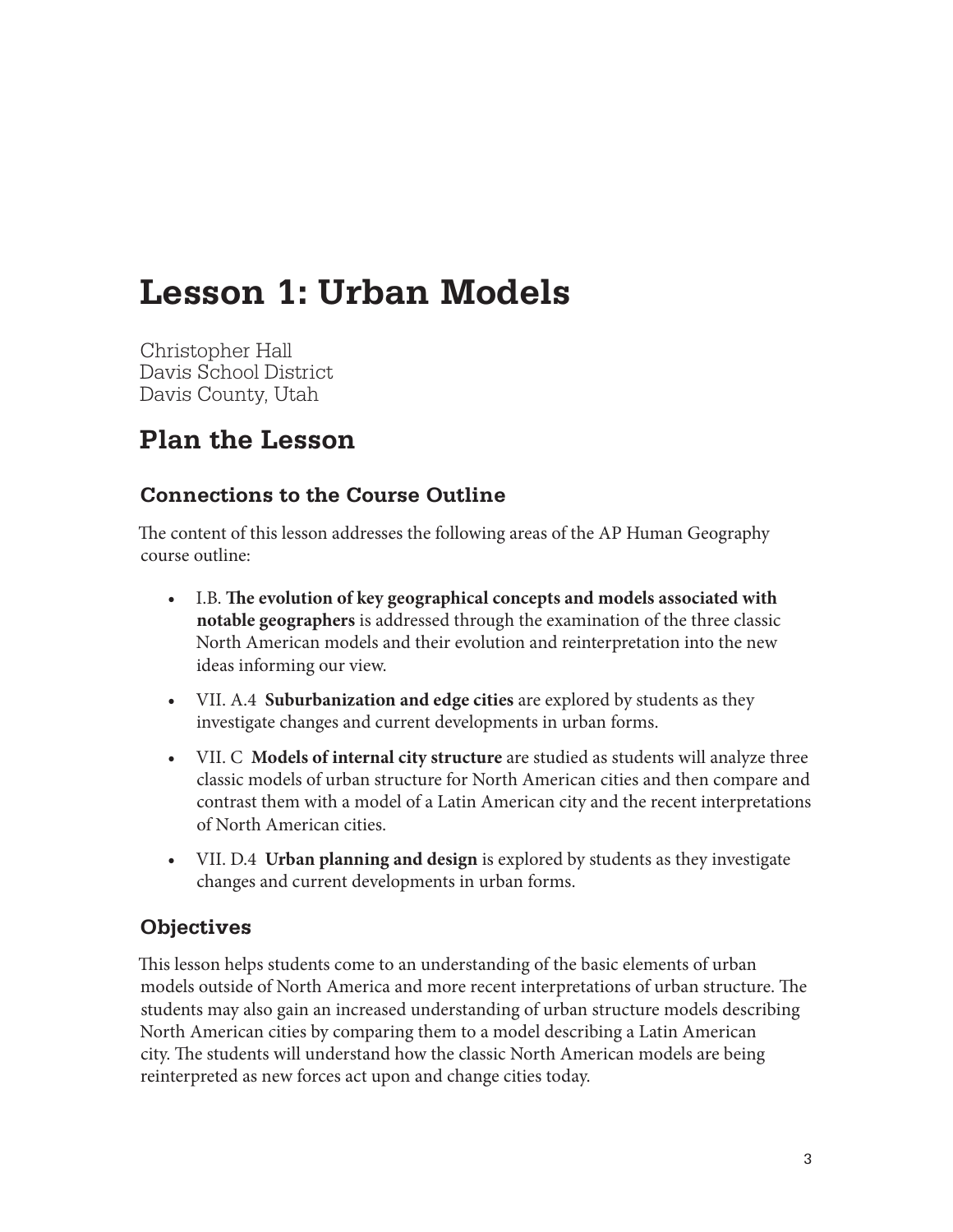#### **Background Information**

The internal organization of cities may be taught by comparing different models that attempt to describe cities. The major textbooks all discuss three classic models describing North American cities: concentric zone, sector, and multiple nuclei. Understanding these models provides a foundation from which students examine more recent interpretations of cities. This lesson asks the students to compare the North American models to a model of the typical Latin American city and to more recent interpretations of urban forms in North America.

Through a classroom discussion, check for understanding of student reading of the text regarding the classic North American models. The following notes could be written on the whiteboard as the students make contributions, and/or students can amend their own notes as the discussion progresses.

#### **All Three Models**

- Developed during the first half of the twentieth century, a period of rapid urbanization in North America
- Based on studies in Chicago (Burgess and Hoyt)
- Focus of the models is different types of land use

#### **Concentric Zone Model**

- Developed by E. W. Burgess.
- Argues that urban land use is best represented by a series of concentric circles.
- Recognizes five distinct zones:
	- The central business district/nonresidential
	- Zone in transition/poorest quality housing/immigrants/apartments
	- Zone of workingmen's homes/second-generation immigrant settlement
	- Zone of "better residences"/middle class
	- Commuters' zone/high-class residential
- The concentric pattern arises as land uses compete and are sorted according to ability to pay for land. As one moves toward the central city, land becomes scarcer but accessibility improves, the rent therefore increases, and land uses that cannot exact sufficient rent are sorted out. Similar activities are likely to be found at similar distances from the central business district (CBD).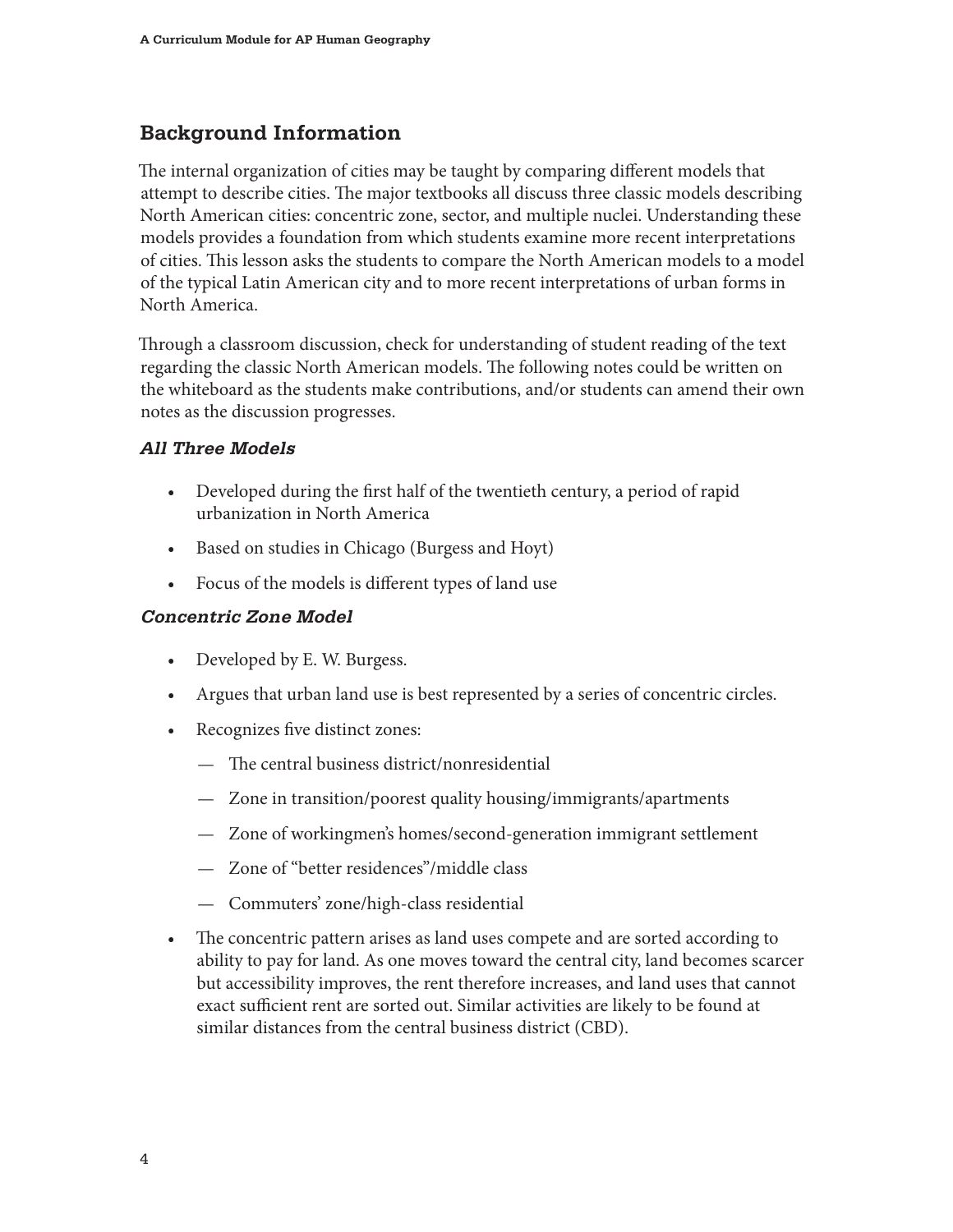#### **Sector Model**

- Developed by H. Hoyt.
- This model assumes the land use is conditioned by transportation routes radiating outward from a city center.
- Industrial, retailing, and residential districts extend out from the CBD like wedges.
- Hoyt saw the best housing extending north from Chicago along Lake Michigan.

#### **Multiple Nuclei Model**

- Developed by C. D. Harris and E. L. Ullman.
- This model assumes that urban areas have more than one focal point influencing land use.
- Land-use patterns are formed around several discrete nuclei that attract certain uses and repel others. These nuclei most often develop in response to the evolving transportation network. They form, for example, around major highway intersections and surrounding airports.
- These multiple nuclei may have arisen in one of two ways:
	- They were once separate settlements but were absorbed by growth of the urban area.
	- They appeared as urban growth stimulated specialization and specialized centers outside the CBD, around which complementary uses then located.
- Residential land use develops in response to the influence of the various nuclei.

Tell the students that they will make comparisons between these three models and two others. The first is a parallel model of a typical Latin American city. The second is a look at newer interpretations of the North American city.

### **Teach the Lesson**

1. Students read a description of the model of a typical Latin American city and complete a table in which they list similarities and differences between the classic models of North American cities and that of a typical Latin American city (see Appendixes A to C). Many textbooks contain selections describing the Latin American model. The source of this model was published as "A Model of Latin American City Structure" (Ford and Griffin 1980). Basic information regarding the model is also readily available from online sources.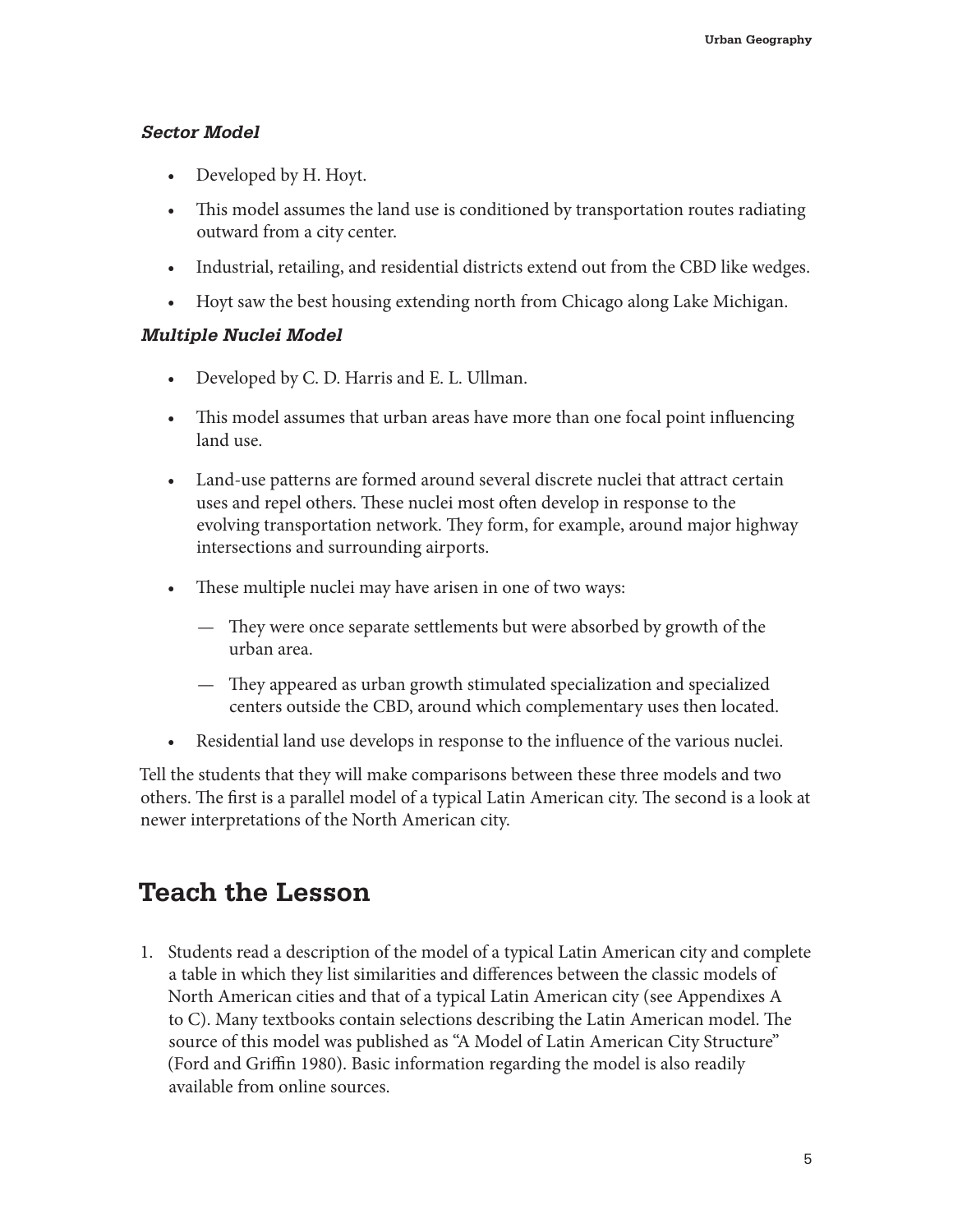- 2. Ask the students to think about the three basic geometric forms used to describe urban structure in the models: concentric circles, sectors, and polygons. They should use these forms as they compare the models and describe their similarities and differences.
- 3. Review the charts together as a class. Be sure the students understand the following main points:

Similarities and differences between the Latin American model and the concentric zone model

- Concentric zones of housing of different quality exist, radiating from the city center.
- The housing in the zones, however, is reversed from that which exists in North America. The highest-quality homes are in the innermost rings and the poorest quality are in the outermost.
- The market is centrally located, as opposed to North American cities where retailing is becoming increasingly suburbanized.

Similarities and differences between the Latin American model and the sector model

- In both models spines of land use radiate from the city center.
- The "Grand Boulevard" of elite shops is in the Latin American model only.
- North American–style suburbanization may occur associated with the spine of development.
- An industrial spine may develop along a transportation route such as a railroad or highway in both models.

Similarities and differences between the Latin American model and the multiple nuclei model

- Both may contain government housing projects.
- Both may contain industrial parks.
- Disamenity zones exist in association with less-desirable land only in the Latin American model.
- 4. By conducting brief research on a list of suggested topics, the students will examine important changes and developments in land uses and land use patterns in North American cities. You can introduce the research activity by informing the students of two of the most important changes:
	- a. Inner cities that were once reserved for business and a ring of the poorest-quality housing are being "revived." A resource that may be of help is the scoring guideline for Question 3 from the 2005 AP Human Geography Exam. See http://apcentral. collegeboard.com/apc/public/repository/\_ap05\_sg\_human geogra\_46637.pdf.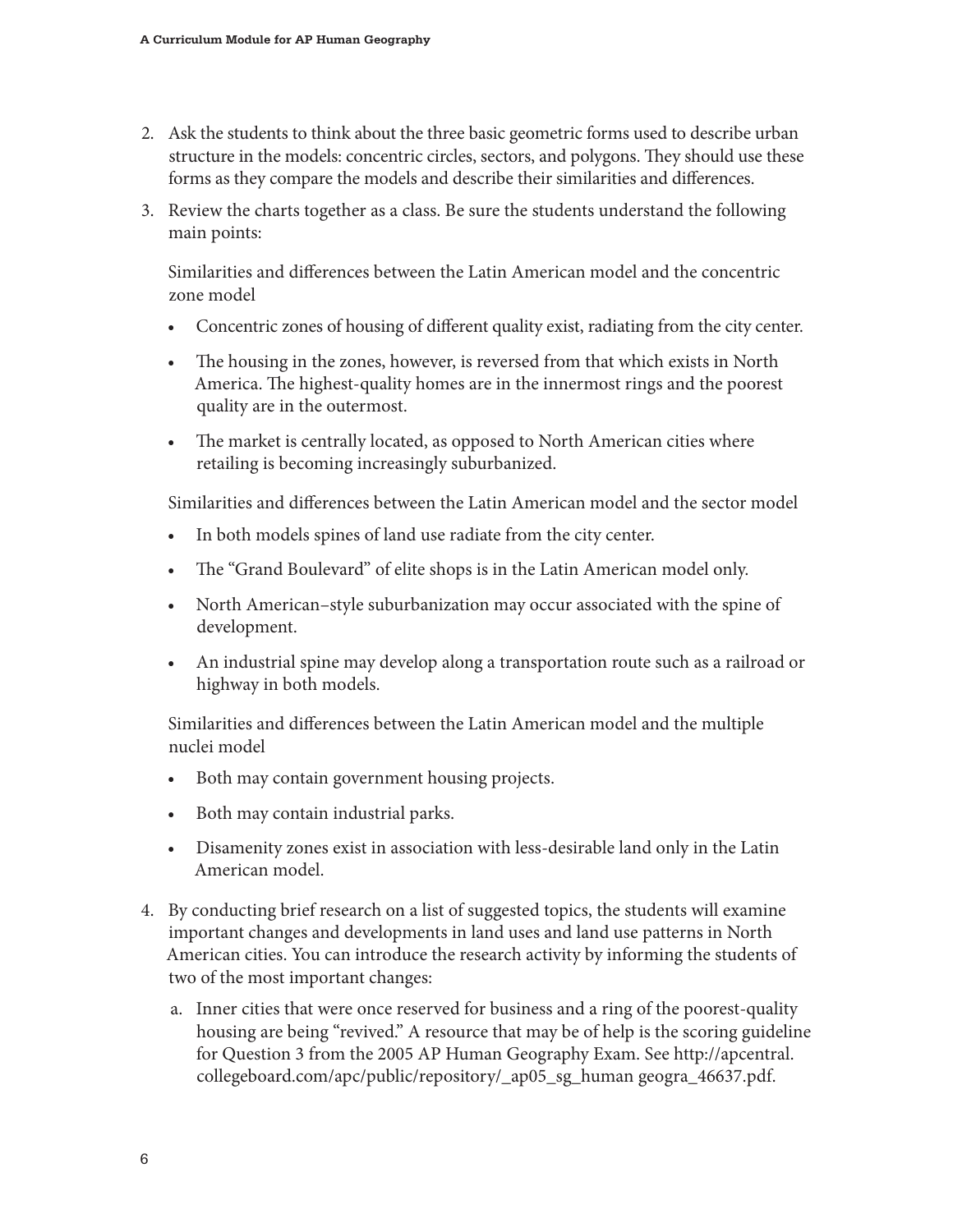b. Suburbs have begun to take on the roles more typically associated with the central business districts.

The students will research elements that contribute to the two trends described above. Some possible topics for student research include:

- Edge cities
- Decentralized cities
- **Gentrification**
- High-tech corridors
- Master-planned communities
- New urbanism
- Office parks
- Postindustrial cities
- Suburbanization of business
- Technoburbs
- The "galactic city"/peripheral model
- Urban realms

The students should be instructed to find and report on three things in regard to their topics: a definition of the term, specific examples, and a description of how this represents a change in land use from earlier models.

Differentiate the lesson by allowing the students to present their information in a variety of ways. PowerPoint presentations, poster-board discussions, skits, Web pages, or illustrated handouts could all be used effectively according to the students' desires and abilities.

5. The students can practice the information covered in the lesson, and the teacher can check for understanding, by using a free-response question similar to those used on the AP Exam. Appendix B contains a suggested question and rubric. Having the students work in groups allows the teacher to circulate around the room and use the scoring rubric and student conversations and responses to determine which areas of the lesson need clarification and reteaching.

### **Reflect on the Lesson**

The students should come away from the lesson with a clear understanding of several important points regarding the urban models that geographers use. These include: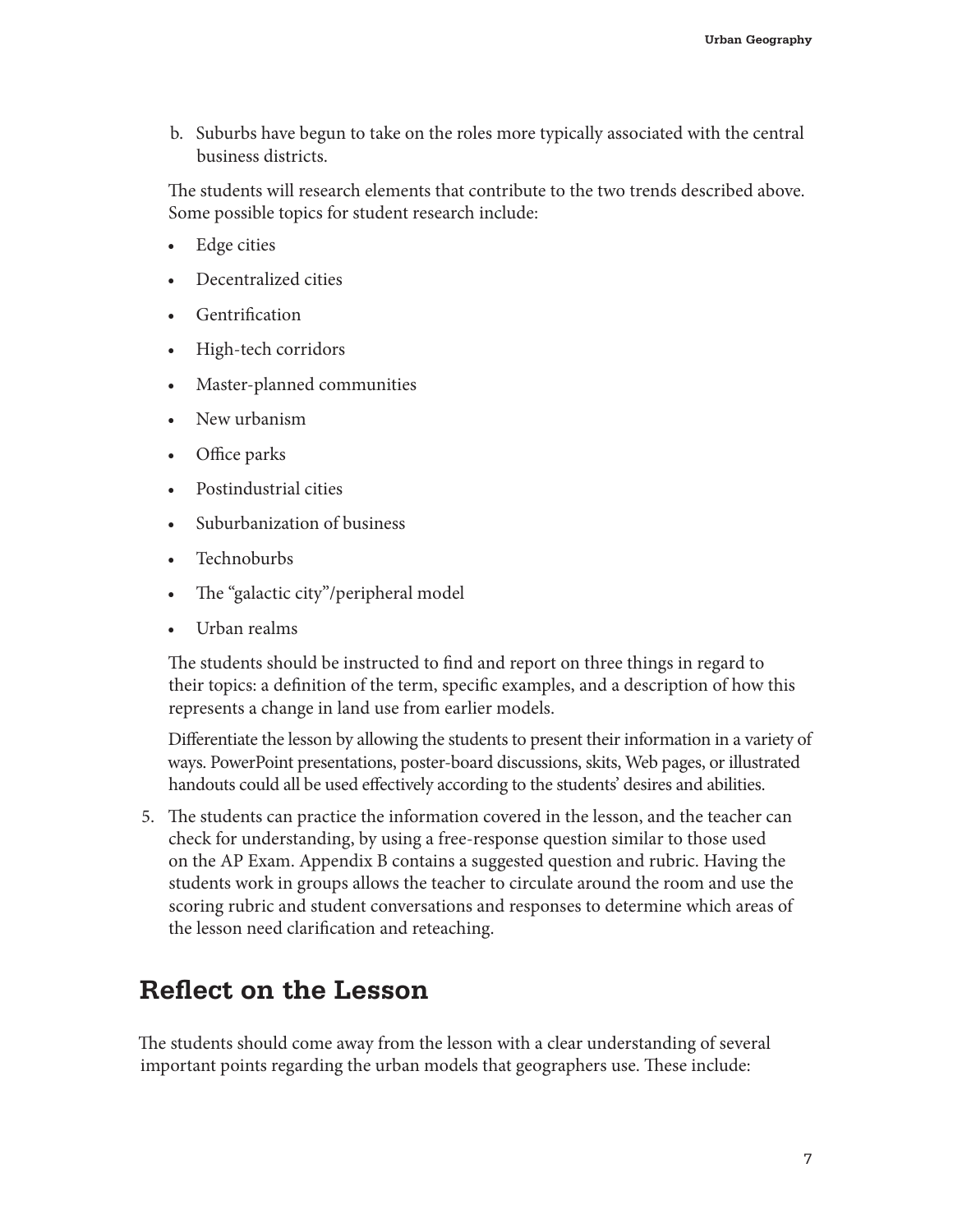- Human geographers have developed tools for describing cities.
- These models focus on different types of urban land use and their locations relative to the central business district.
- There are different models, but they contain many of the same or similar elements.
- Urban land use has changed since the models were developed and continues to change today.
- The models may need to be adjusted in order to reflect current land use in urban areas.

### **Resources**

Brockerhoff, Martin. "An Urbanizing World." *Population Bulletin* 55, No. 3 (Sept. 2000):  $3-44.$ 

Ford, Larry. "Cities and Urban Land Use in Advanced Placement Human Geography." *Journal of Geography* 99 (May–August 2000): 153–168.

Ford, Larry, and Ernest Griffin. "A Model of Latin American City Structure." *Geographical Review* 70, No. 4 (Oct. 1980): 397–442.

Goodall, Brian, ed. *The Penguin Dictionary of Human Geography*. Bungay, Suffolk, Great Britain: Richard Clay (The Chaucer Press) Ltd., 1987.

Jordan-Bychkov, Terry, Mona Domosh, Roderick P. Neuman, and Patricia L. Price. *The Human Mosaic: A Thematic Introduction to Cultural Geography. New York: W. H. Freeman* and Company, 2006.

Rubenstein, James M. *The Cultural Landscape: An Introduction to Human Geography*. Upper Saddle River, N.J.: Pearson Prentice Hall, 2005.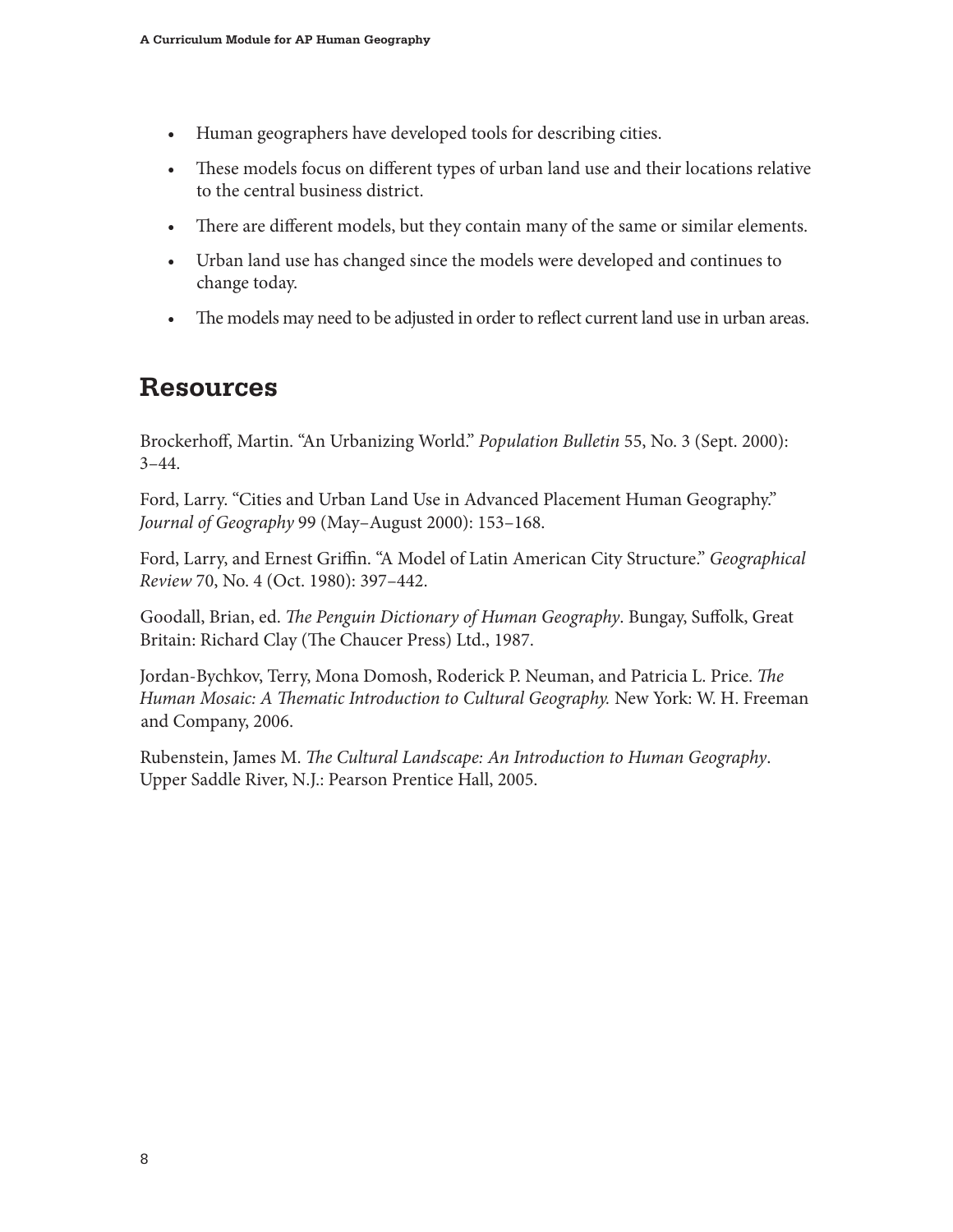# **Lesson 2: Case Study of Pittsburgh**

Carol Ann Gillespie Pennsylvania Homeschoolers Kittaning, Pennsylvania

### **Plan the Lesson**

#### **Connection to the Course Outline**

The content of this lesson addresses the following areas of the AP Human Geography course outline:

**•**  VII. D **Built environment and socialspace** is explored as students look carefully at urban land use and consider problems and possible solutions. Transportation and urban infrastructure, public spaces and their use by different types of people, housing, and other relevant issues — as determined by students — could all be examined.

#### **Objectives**

In this lesson, the students will research an actual urban problem on several scales by collecting and analyzing spatial data using maps and other graphic media. They will practice decision-making skills as they work through community planning to solve urban problems presented by vacant lots.

#### **Background Information**

This lesson examines some of the ways modern cities cope with the increasing pressures of crowding, pollution, and wasted space. These processes are examined through a case study of Pittsburgh, Pennsylvania — a postindustrial city that is successfully turning urban challenges and problems into productive opportunities. The lesson examines how Pittsburgh faced the challenges of reclaiming unproductive vacant lots as part of the city's strategy to fight urban decay. After the steel mills began to close, Pittsburgh underwent an urban renaissance that created one of the leading "green" urban areas in the country. Through the combination of work by the community, the city government, nongovernmental organizations (NGOs), and industries, vacant lots were reclaimed and turned into productive gardens that generated revenue, fed residents, and beautified neighborhoods.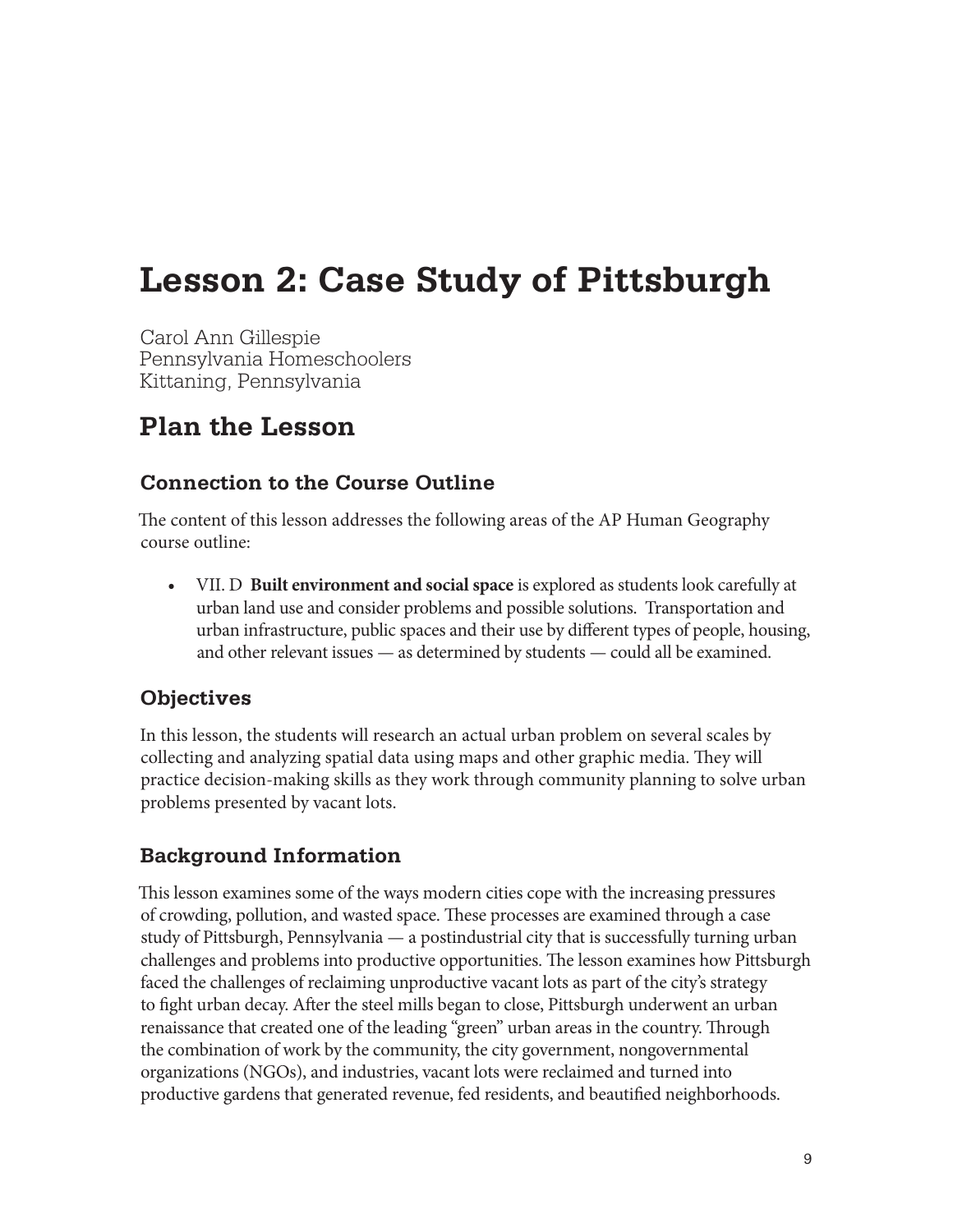### **Teach the Lesson**

You should have a video clip or slide of an urban area on the screen as the students come into class. In lieu of using this technology, hold up or pass around large photos from magazines that depict a central urban issue. The video clip or slide should show an obvious problem occurring in the city. Have the students identify the problem, and begin a discussion of why the problem exists. (Example: a slide showing urban crowding and congestion. The reason it is happening: Migration from rural areas is occurring faster than the city has the resources or the time to cope.) The students may have the following common misconceptions about urban crowding and congestion:

- Urbanization is inherently bad.
- Most urban growth is occurring in megacities.
- Rural–urban migration should be controlled.
- The poor are a drain on the economy.
- City growth inevitably hurts the environment.

Begin a brainstorming session by asking the students to list some of the major problems currently facing world cities, starting with the local urban area and expanding to the region, the country, and the world. This demonstrates the application of human geography at various scales.

#### **Learning Activity #1**

The teacher assigns the students to research the actual case study performed by graduate students at the Carnegie Mellon Heinz School of Public Policy and Management in 2006. This case study, "Greening Vacant Lots for Pittsburgh's Sustainable Neighborhood Revitalization," can be found at http://itclass.heinz.cmu.edu/greenlots/Archives/PolicyRec\_website.pdf.

Students can either access this study online in a school computer lab, or the teacher can reproduce the referenced pages for the students. Differentiate the instruction by allowing students who are especially computer literate to use the computer in this activity and proceed at their own pace. Students who require more guidance can be provided with hard copies of the maps while you provide additional support through the use of an overhead or digital projector.

- 1. Ask the students to interpret the map of Pittsburgh neighborhoods on page 2 of the "Policy Recommendations" by doing the following three activities in class together; provide immediate instructional feedback to the students' responses:
	- a. Locate and identify the three rivers on the map.
	- b. Locate and identify the Hill District, one of Pittsburgh's most economically distressed neighborhoods. (Middle Hill and Upper Hill are two of the neighborhoods included in this district.)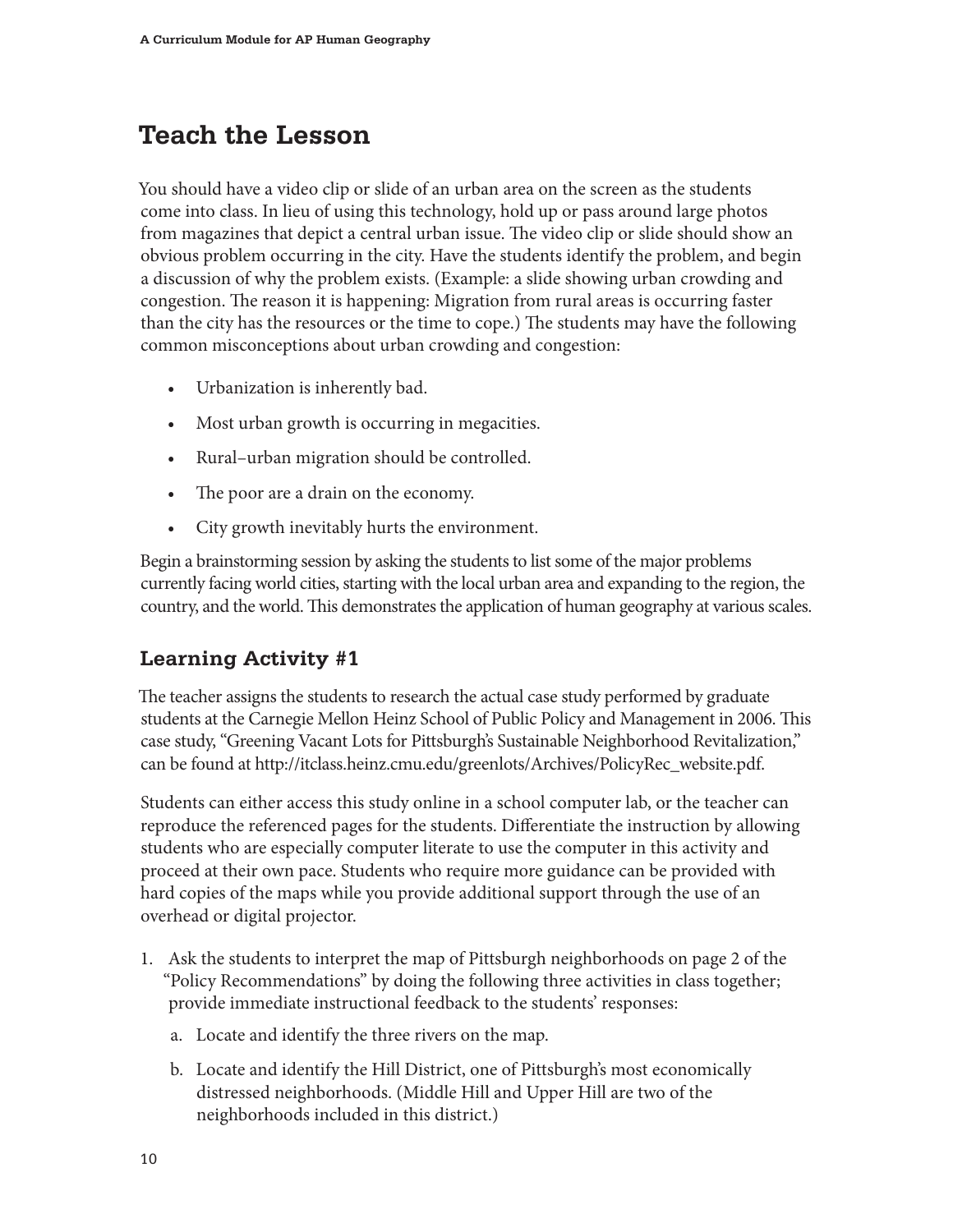- c. Ask the students what relationship between the map key and the toponyms clues them in on the location of the Hill District. (Orange vacant lot densities are high in this area. Also, topographic maps of the Pittsburgh urban area can be used to cross-reference topography for additional clues.)
- d. Ask the students to identify and list other urban neighborhoods that have high densities of vacant lots. Have them list some of the other urban problems that are also likely to be found in these neighborhoods.
- e. Ask the students to locate and list the neighborhoods with a low density of vacant lots. Who lives there? (Squirrel Hill North and South — 76 and 77 — are affluent suburbs adjacent to Carnegie Mellon University, the University of Pittsburgh– Oakland campus, and several private colleges and prestigious research hospitals.) Help the students come to the conclusion that the density of urban lots is directly related to the economic level of the neighborhood's inhabitants. Ask the students what a possible connection could be between these neighborhoods and the major neighborhoods just named.
- 2. Ask the students to examine the choropleth map on page 5 and answer the following questions:
	- a. Using the map key, ask the students what conclusions they can draw about the density of vacant lots in relation to the fair market values in the three Pittsburgh neighborhoods shown. (Fair market values are markedly lower in areas that have the highest density of vacant lots. The areas with the greatest amount of "blue" are embedded in areas with housing in the "less than \$50,000" market value range.)
	- b. Ask the students to refer to the map of Pittsburgh neighborhoods on page 2 and label the map on page 5, "The Negative Effects of Vacant Lots in Urban Neighborhoods," with the number and name of the following three neighborhoods: East Liberty, Point Breeze, and Homewood. Ask the students what some of the problems might be for residents who live in these neighborhoods, which are afflicted with high densities of vacant lots (e.g., higher crime rates, more drug-related activity, trash dumping areas, lower real estate values, etc.).
- 3. Ask the students to examine the map on page 7 showing Pittsburgh's neighborhood greenways and parks and respond to the following:
	- a. Using the map on page 7, name the Pittsburgh neighborhoods in which the four largest parks are located. (Perry North, Marshall, Highland Park, and Squirrel Hill South.)
	- b. Develop a neighborhood profile for the areas surrounding the four parks. What kinds of people live in the neighborhoods surrounding the parks? Hint: Refer to the map on page 2 to determine the vacant lot density. (The neighborhoods with the four largest parks are affluent areas with historically Caucasian populations.)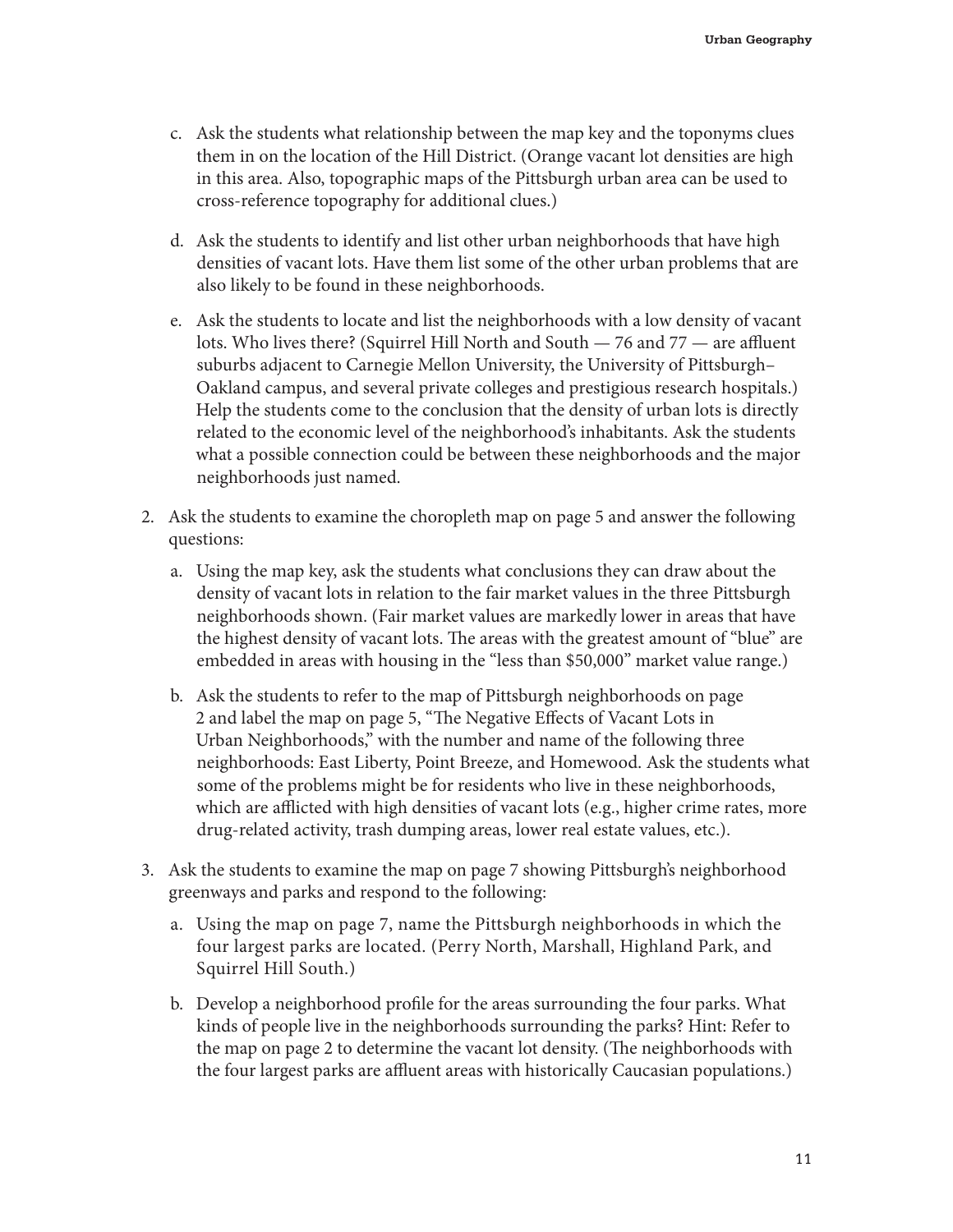- 4. Divide the students into four groups, based on your knowledge of the individual students' strengths and abilities. Assign each of the four student groups to one of the four vacant lot reclamation projects in Pittsburgh listed below:
	- a. South Side Slopes Neighborhood Association (www.southsideslopes.org)
	- b. Nine Mile Run Watershed Association (www.ninemilerun.org)
	- c. Rosedale Block Cluster (www.rosedaleblock.org)
	- d. The Brassica Project (Sponsor: Steel City Biofuels, www.omnibydesign.com/steelcity/home.html)

Have each group develop a summary report of the project. The report should describe the best practices and strategies for managing vacant lots that the sponsor group (one of the four listed above) is following. Each report should include a map of the project area, what neighborhood is involved, who is involved in the project, what "green" strategies are being implemented, and the results of the project so far. Each group should present their project to the class.

Based on the students' reports to the class, the teacher should assess student learning at this point in the lesson. If the teacher observes that some students do not grasp a concept, she or he can design a review activity or use a different instructional strategy.

#### **Learning Activity #2**

Have the students research and investigate an urban problem in the nearest large urban area. This topic should be chosen by each student to reflect his or her area of interest. As a formative assessment, have the students complete the two tables in Appendix C. Provide feedback for each student as they are completing the two tables in Appendix C to ensure they understand the concepts. For example, for Table 2, using the Pittsburgh plight of underutilized vacant lots, neighborhoods could create urban gardens with the motivation and benefit of neighborhood safety and unity. Homeowners could buy adjacent vacant lots with the incentive to have larger yards and a safer neighborhood. Entrepreneurs could grow cash crops on vacant lots for an economic incentive, and the city government could expedite the regulations releasing these vacant lots for neighborhood garden plots with the incentive of decreasing crime and property devaluation. NGOs could use grant money to "seed" these neighborhood garden projects and provide volunteers to lend leadership and labor with the incentive or motivation that they are furthering their cause of "greening" the city. You could use the Pittsburgh example to explain how each party can make a meaningful contribution by working together and solving a urban problem if you feel the students need further clarification of this activity before undertaking it, or if you want to generate a discussion on how the different parties can work together to contribute to a positive outcome.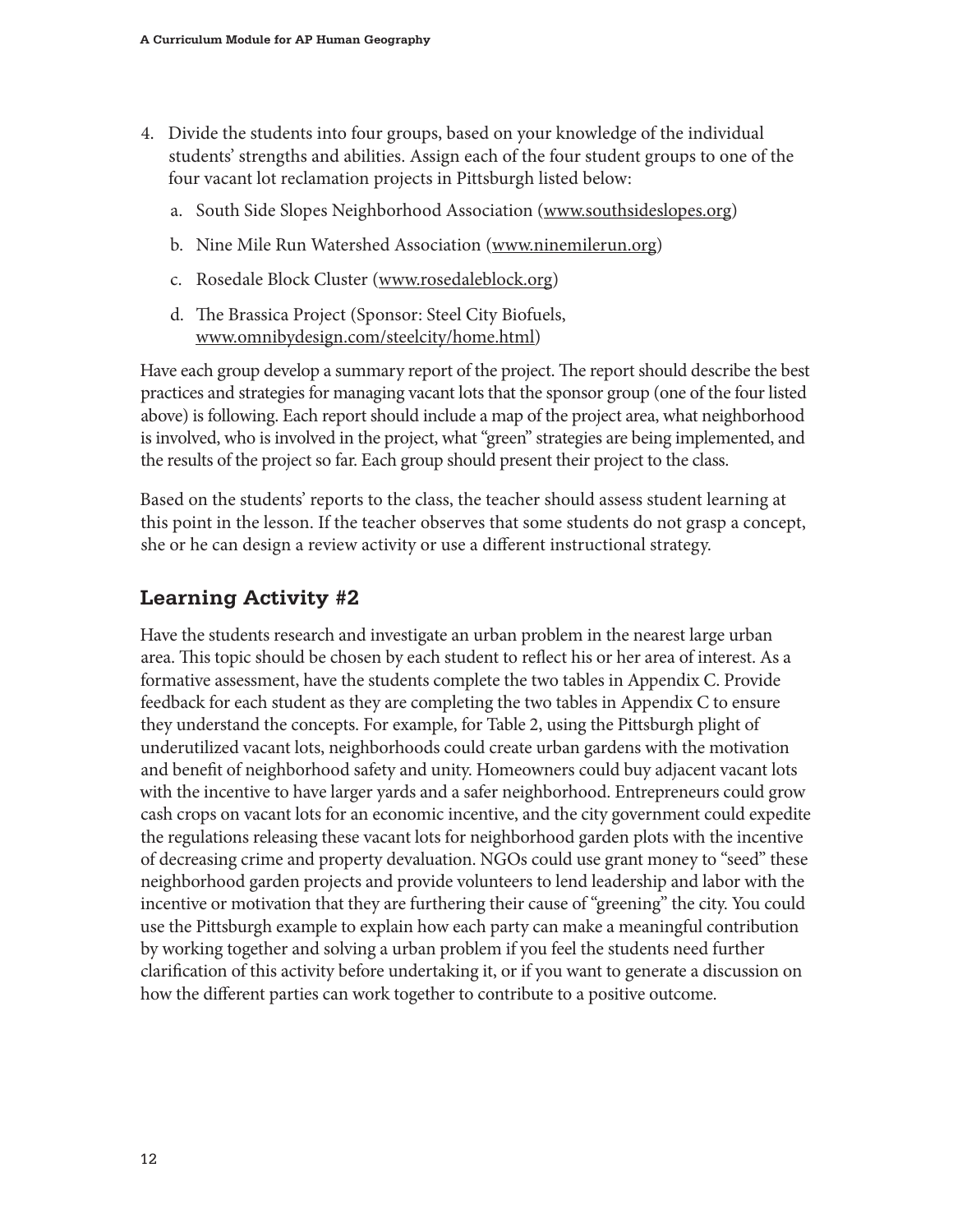#### **Learning Activity #3**

Using Activity #2 as a model, have the students research and complete Appendix C on a global scale by examining an urban problem in a world city. The topic each student selects should be based on a region and topic of the student's particular interest. (For example, the street monkeys in New Delhi, India, are an urban problem. A contributing factor could be the Hindu religion and their reverence for a monkey god, thus bringing in cultural factors. A possible creative solution could be devising monkey "lures" to attract the monkeys into certain areas of the city where they can be distracted by food or play and, therefore, they will not steal from vendors or harass people.) This activity should also serve as a formative assessment to check for understanding of the concepts on different scales. Provide immediate written or oral feedback for each student as they complete Appendix C.

### **Reflect on the Lesson**

Consider with students how they would respond to the following questions, having completed the lesson:

- What are some of the pressures on the built environment of a city as more of the world's population moves to urban centers?
- How are modern cities coping with these pressures?
- What are some of the ways Pittsburgh has solved these problems, and how can these solutions be used by other urban centers of the world?

This lesson may be modified in the following ways:

- Limited resources: If the teacher does not have computers for all students to access the Web site, the case study can be printed and enough copies made for all the students. If the teacher is unable to show a video clip due to necessary classroom technology, magazine photos or posters of scenes depicting urban problems can be displayed or passed around the classroom.
- Limited time: If the teacher's time for this lesson is restricted, Activity #1 or Activity #2 could be used as stand-alone instruction on this topic. Activity #3 could also be used as an individual instruction with slight modification to include additional research time on other countries. This extra time could consist of a class period in the school library or in the school computer lab.
- Block scheduling: This lesson lends itself well to block scheduling. The activities provide the teacher with many opportunities for spending time with the students on an individual basis. Videos on urban topics can be shown for part of each extended period. The group summary reports give the teacher an opportunity to diversify the instructional period with a good small-group activity.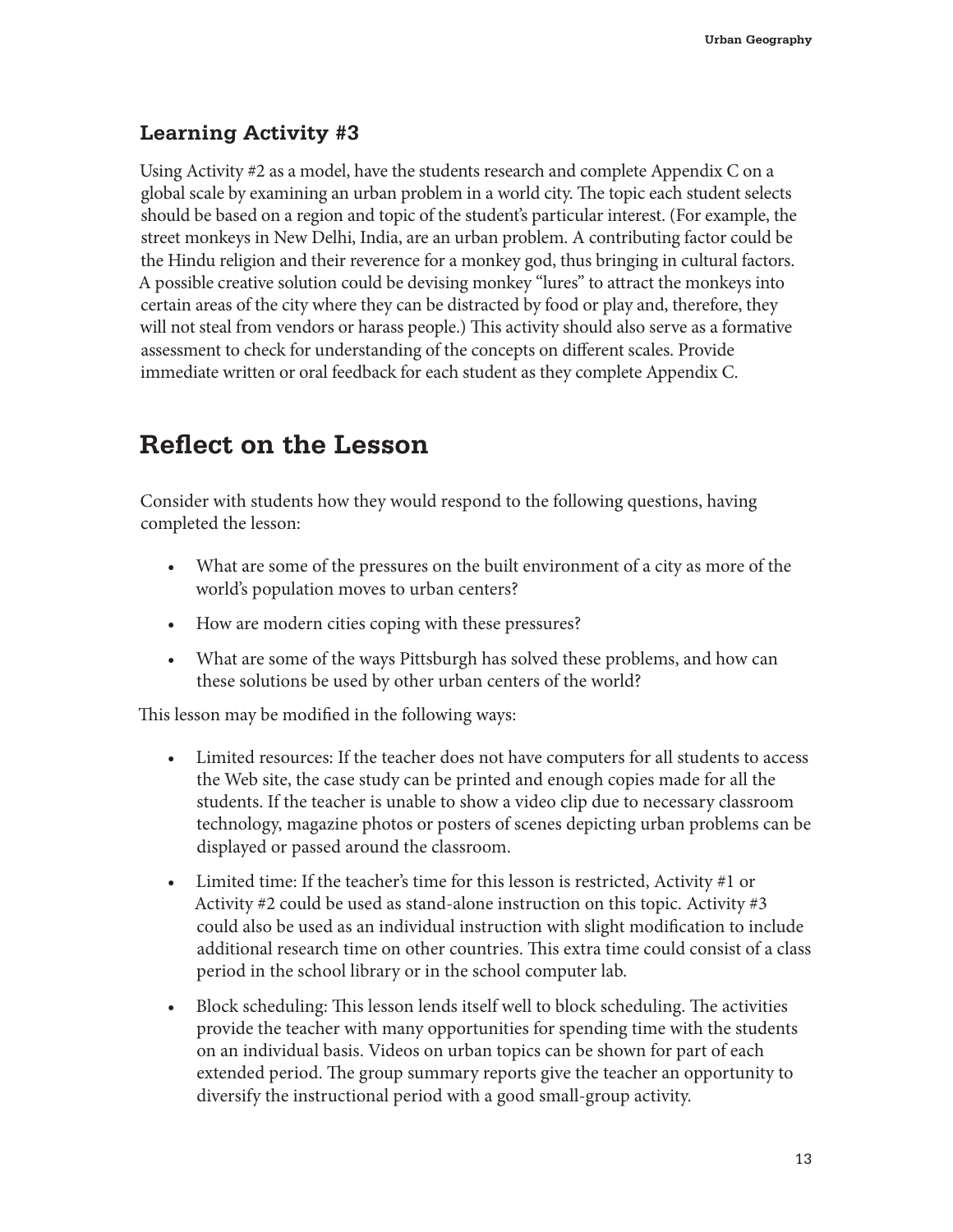# **Resources**

"Greening Vacant Lots for Pittsburgh's Sustainable Neighborhood Revitalization." Carnegie Mellon Heinz School of Public Policy and Management's graduate students in 2006. http://itclass.heinz.cmu.edu/greenlots/Archives/PolicyRec\_website.pdf.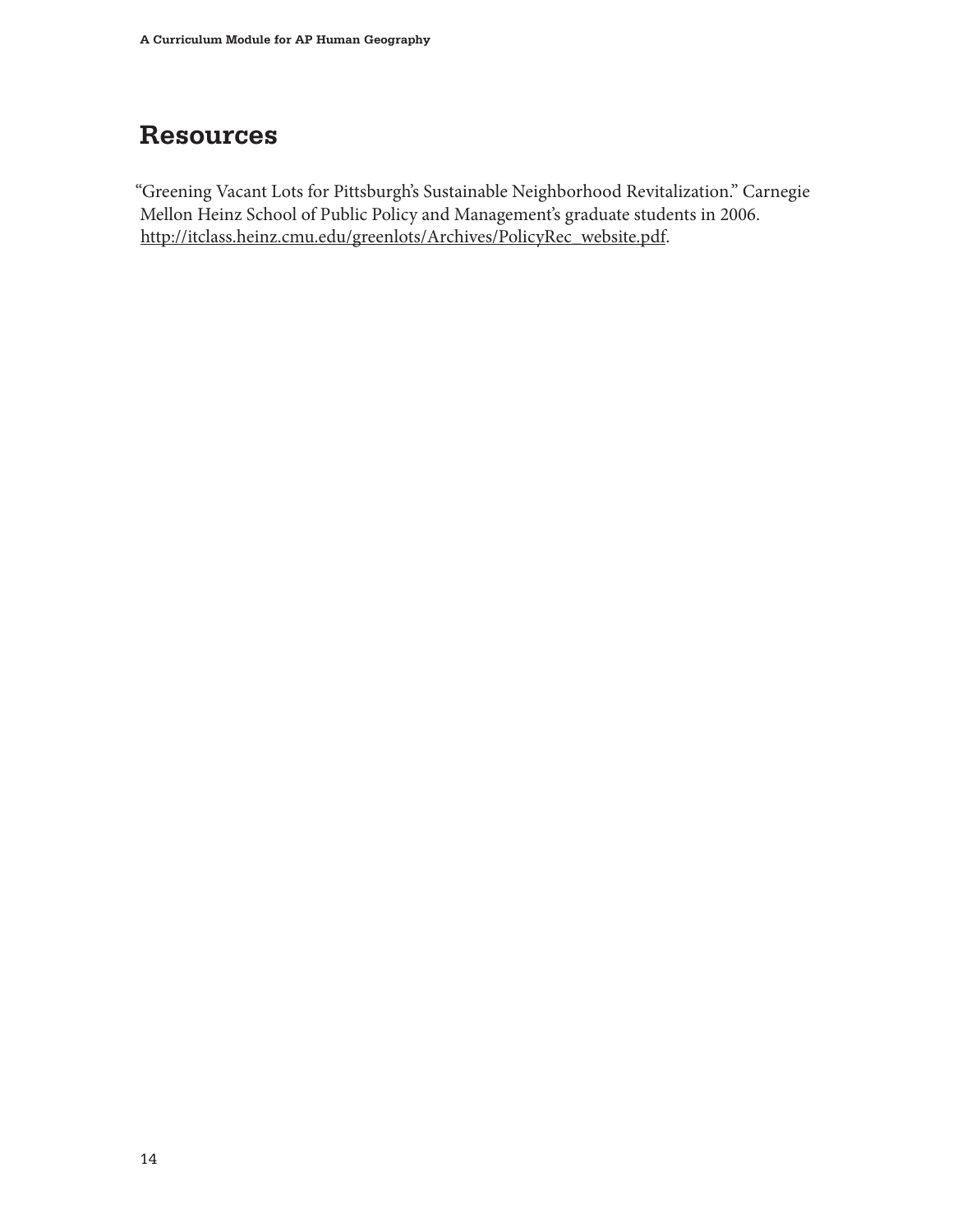# **Lesson 3: Ghettoization and Gentrification**

Carol Ann Gillespie Pennsylvania Homeschoolers Kittaning, Pennsylvania

# **Plan the Lesson**

#### **Connections to the Course Outline**

The content of this lesson addresses the following areas of the AP Human Geography course outline:

- VII.C.5; 6 **Changing demographic and social structures: Uneven development, ghettoization, and gentrification** are addressed when students discuss and define relevant terms related to these concepts.
- VII.D.1; 4; 5 **Housing, urban planning, and design: Patterns of race, ethnicity, gender, and socioeconomic status** are investigated through a discussion of the merits and problems of changes in the neighborhoods in inner-city zones.

#### **Objectives**

The students will be able to use various resources to investigate the causes and outcomes of ghettoization and gentrification. Working in pairs, the students will develop skills in researching, working collaboratively, and defending viewpoints as they analyze the pros and cons of both gentrification and ghettoization of an urban neighborhood.

### **Background Information**

Some additional materials will be required for the lesson:

- Excerpt from *Unafraid of the Dark* by Rosemary Bray
- Video trailer from *Flag Wars*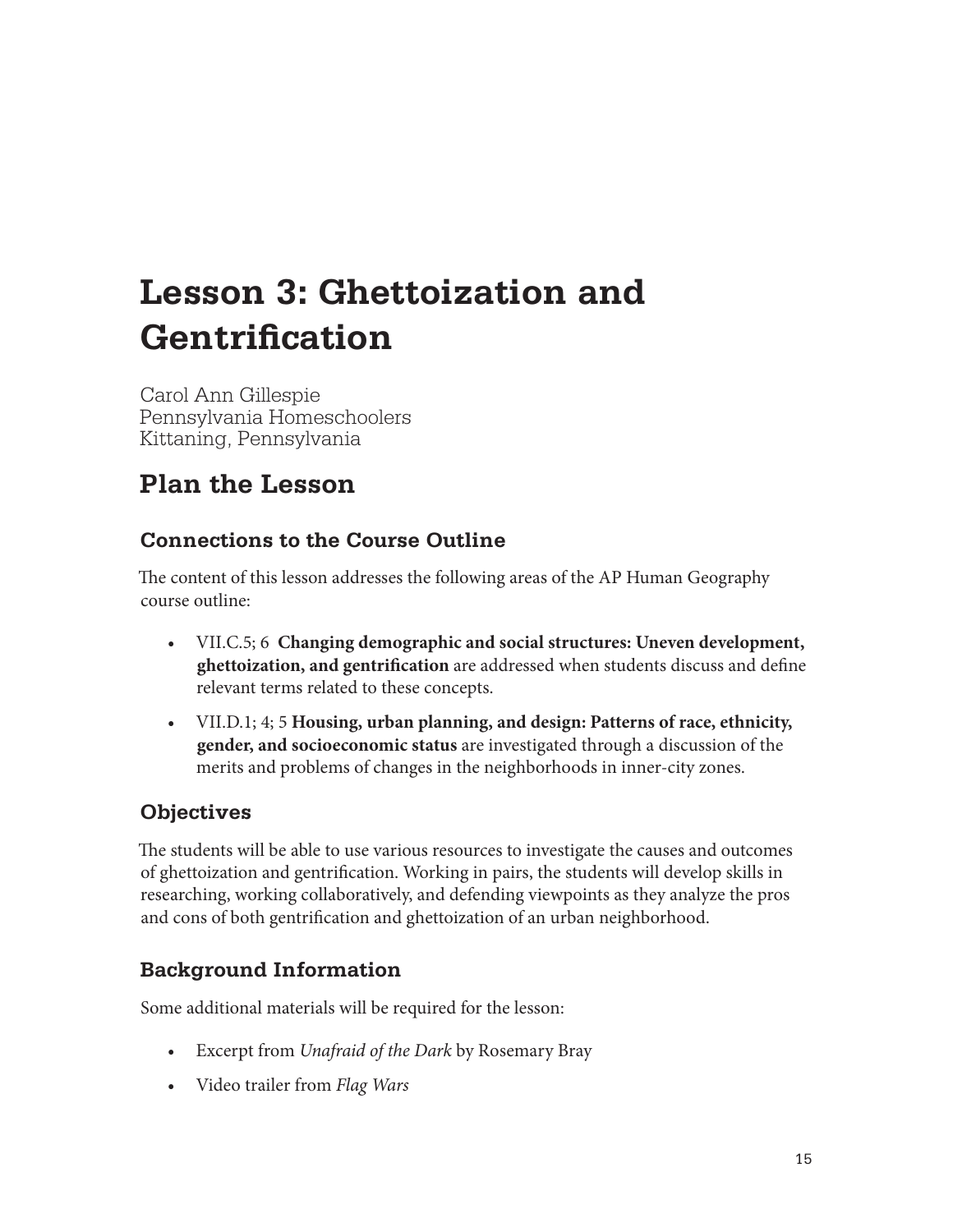# **Teach the Lesson**

The teacher will read a passage aloud from Rosemary Bray's autobiography, *Unafraid of the Dark.* This is the author's account of her childhood growing up in a Chicago ghetto in the 1960s. An excerpt for reading aloud or for copying and distributing to the students can be found at www.readinggroupguides.com/guides\_U/unafraid\_of\_the\_dark3.asp#excerpt.

Discuss the origins of the term "ghetto" and discuss how ghettos result from involuntary segregation of a group of people based on their race or ethnicity, among other factors.

Ask the students to define "gentrification" (the revitalization and renovation that takes place in an older urban neighborhood as a result of new residents' efforts). Show the class the video trailer from *Flag Wars* (available at www.pbs.org/pov/pov2003/flagwars/update.html).

Discuss how gentrification sets in motion forces that disperse the lower-income residents of the gentrified neighborhood. Ask the students how both ghettoization and gentrification often lead to a similar outcome.

### **Learning Activity #1**

Group the students into pairs. One student in each pair will defend gentrification as a positive contribution to the urban community (reduced crime, new investment in buildings and infrastructure, and increased economic activity). The second student will take the opposing side and discuss the negative effects of gentrification (large increases in rents and home prices, increases in the number of evictions, crowding out of lowerincome residents, racial unrest, etc.). After 10 minutes of discussion in pairs, list the pros and cons of gentrification on the board by letting each pair of students contribute their arguments to the lists. The students may have the following misconceptions regarding gentrification:

- Racial diversity always leads to social conflict.
- Neighborhoods cannot retain ethnic and racial diversity while gentrifying.
- Gentrification is always disruptive to a neighborhood.

In fact, research has shown that several U.S. cities have been able to provide public policies enabling peaceful and successful gentrification in their urban neighborhoods while maintaining ethnic and racial diversity (Nyden et al. 1997). Provide ongoing verbal feedback to the students as they give their arguments. To differentiate this activity, arrange the students in groups of four and allow each student to choose whether to defend or protest gentrification in a mock neighborhood setting.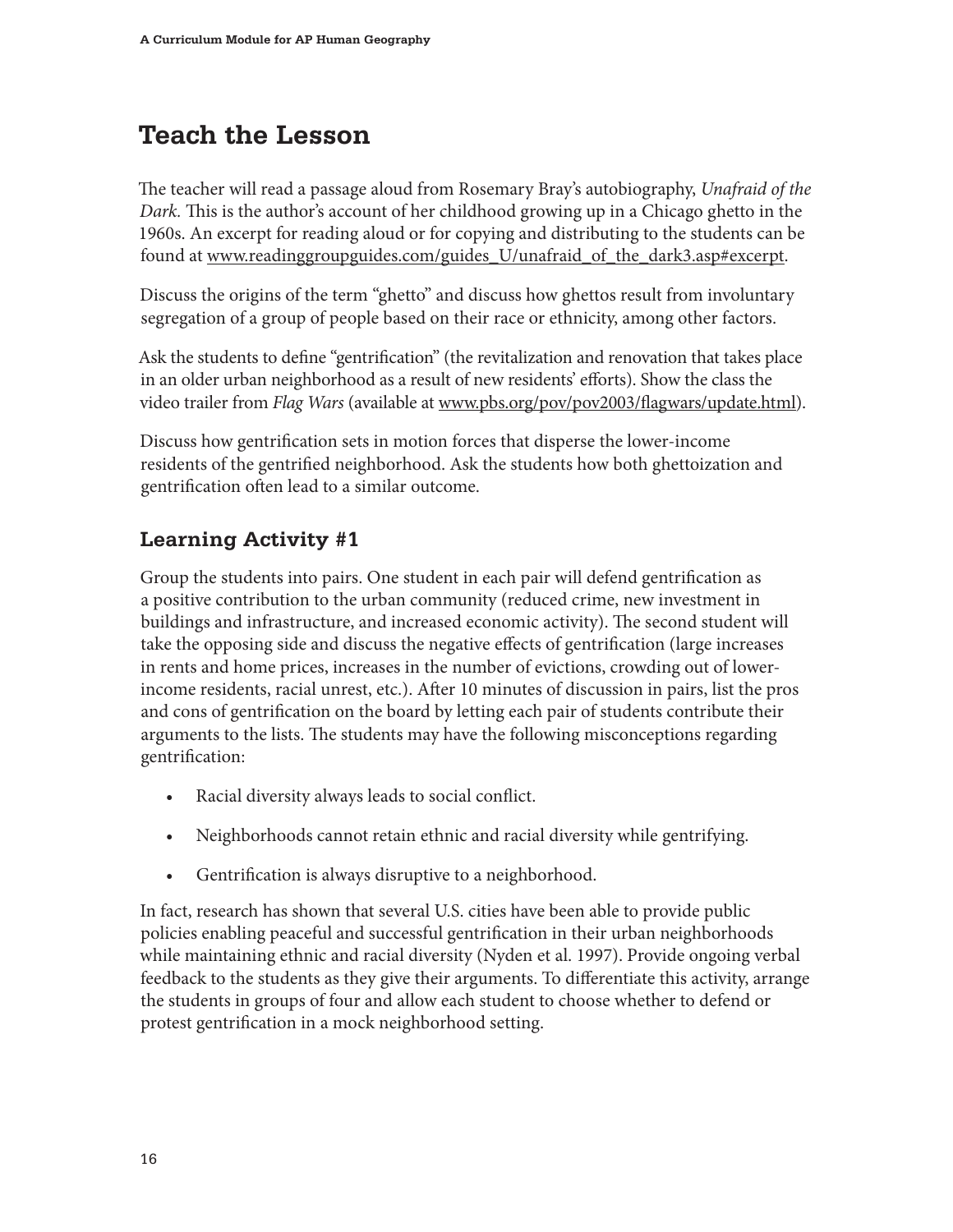To differentiate the instruction, you can also ask each student to demonstrate the concepts of ghettoization and gentrification in one of the following ways:

- Create a graphic organizer using either the word "ghetto" or the word "gentrification" as the central concept.
- Design a project that could solve a major neighborhood problem in either a ghettoized or gentrified neighborhood (e.g., safety of residents or trash accumulation).
- Write a newspaper article.
- Create and label diagrams of a gentrified neighborhood and a ghettoized neighborhood to compare them spatially.
- Build models of a gentrified or ghettoized neighborhood.

If this approach is chosen, rubrics that explain the requirements of the assignment and how the activity will be evaluated should be created. The students will present and explain their projects to the class. Provide the students with immediate verbal feedback on their projects.

### **Reflect on the Lesson**

Use the following questions to promote discussion and check for understanding:

- What is the difference between ghettoization and gentrification?
- How are the outcomes of ghettoization and gentrification similar?
- What are the conflicts associated with both practices?

This lesson may be modified in the following ways if there are time or resource constraints:

- 1. Limited time: The teacher can use Activity #1 as a stand-alone lesson in teaching the concepts of ghettoization and gentrification.
- 2. Block scheduling: The teacher can expand the background information to include a longer portion of Bray's autobiography or include additional literature excerpts that reference life in a ghetto. An expanded discussion can be used to engage students in exploration of life in the ghetto. In addition, an age-appropriate video that depicts life in a ghetto may be shown.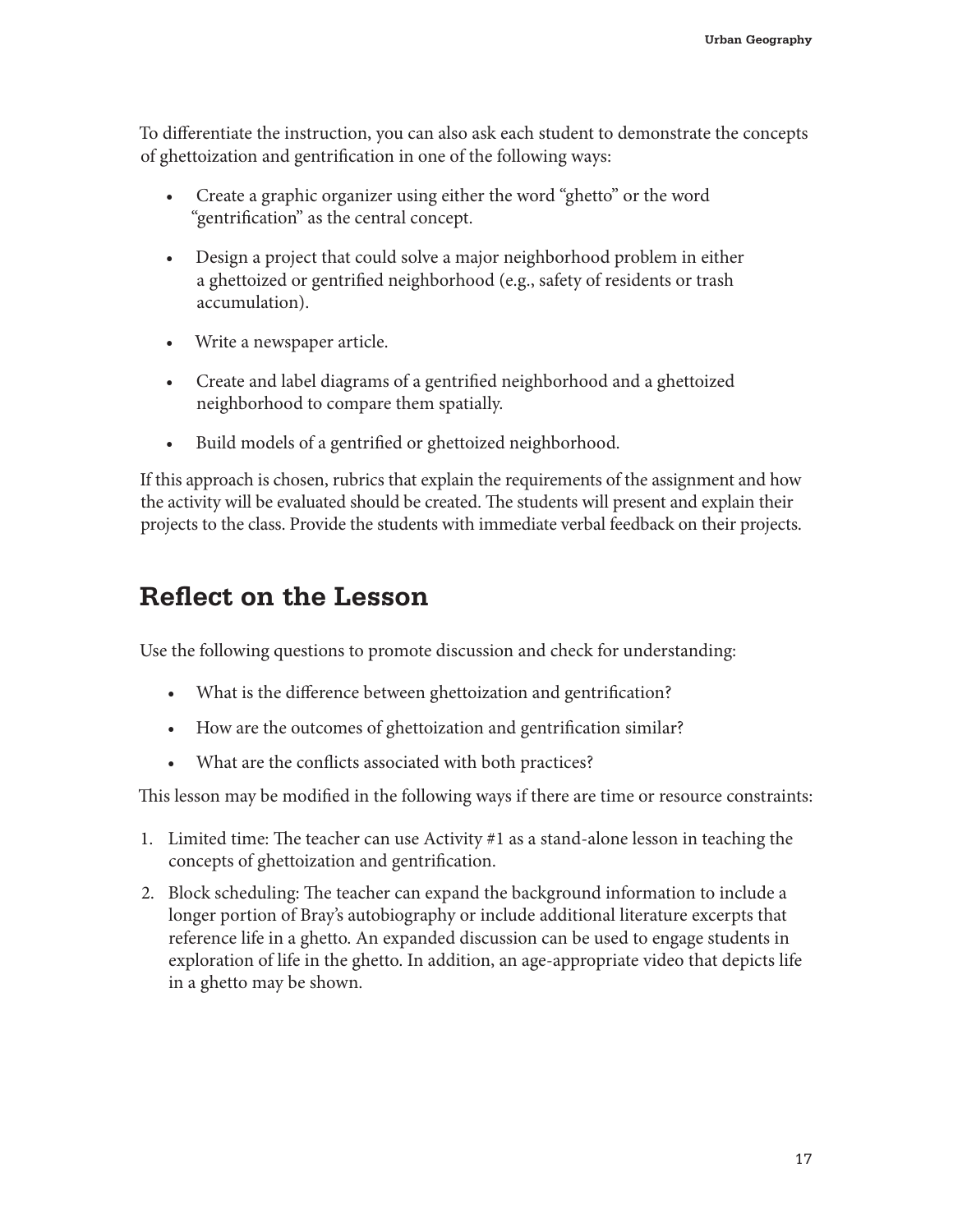## **Resources**

Beauregard, Robert A. "Federal Policy and Postwar Urban Decline: A Case of Government Complicity?" www.mi.vt.edu/data/files/hpd%2012(1)/hpd%2012(1)\_beauregard.pdf.

Birch, Eugenie. "Housing and Urban Communities" In *Planning for a New Century: The Regional Agenda*, edited by Jonathan Barnett. Washington, D.C.: Island Press, 2000.

Bray, Rosemary. *Unafraid of the Dark*. http://www.readinggroupguides.com/guides\_U/unafraid\_of\_the\_dark3.asp#excerpt.

*Flag Wars.* www.pbs.org/pov/pov2003/flagwars/update.html. This website gives useful information about the film *Flag Wars* and provides additional resources and links on housing, zoning, and gentrification issues.

Nyden, Philip, John Lukehart, and Mike Maly. "The Emergence of Stable Racially and Ethnically Diverse Urban Communities: A Case Study of Nine U.S. Cities." *Housing Policy Debate* 8, No. 2 (1997): 491–534.

"A Tale of Three Cities" interactive map case studies of gentrification of Columbus, Ohio; San Francisco, California; and New York, New York. Click on these three maps to access interviews with residents, pictures of landmarks, U.S. Census data, and historical information about each neighborhood. Ten years of change (1990–2000) are represented in each map in addition to a brief history of the neighborhood. http://www.pbs.org/pov/pov2003/flagwars/special\_tale.html.

U.S. Department of Housing and Urban Development. http://www.hud.gov. This is the official site of the U.S. Department of Housing and Urban Development and includes a wide range of information on housing issues.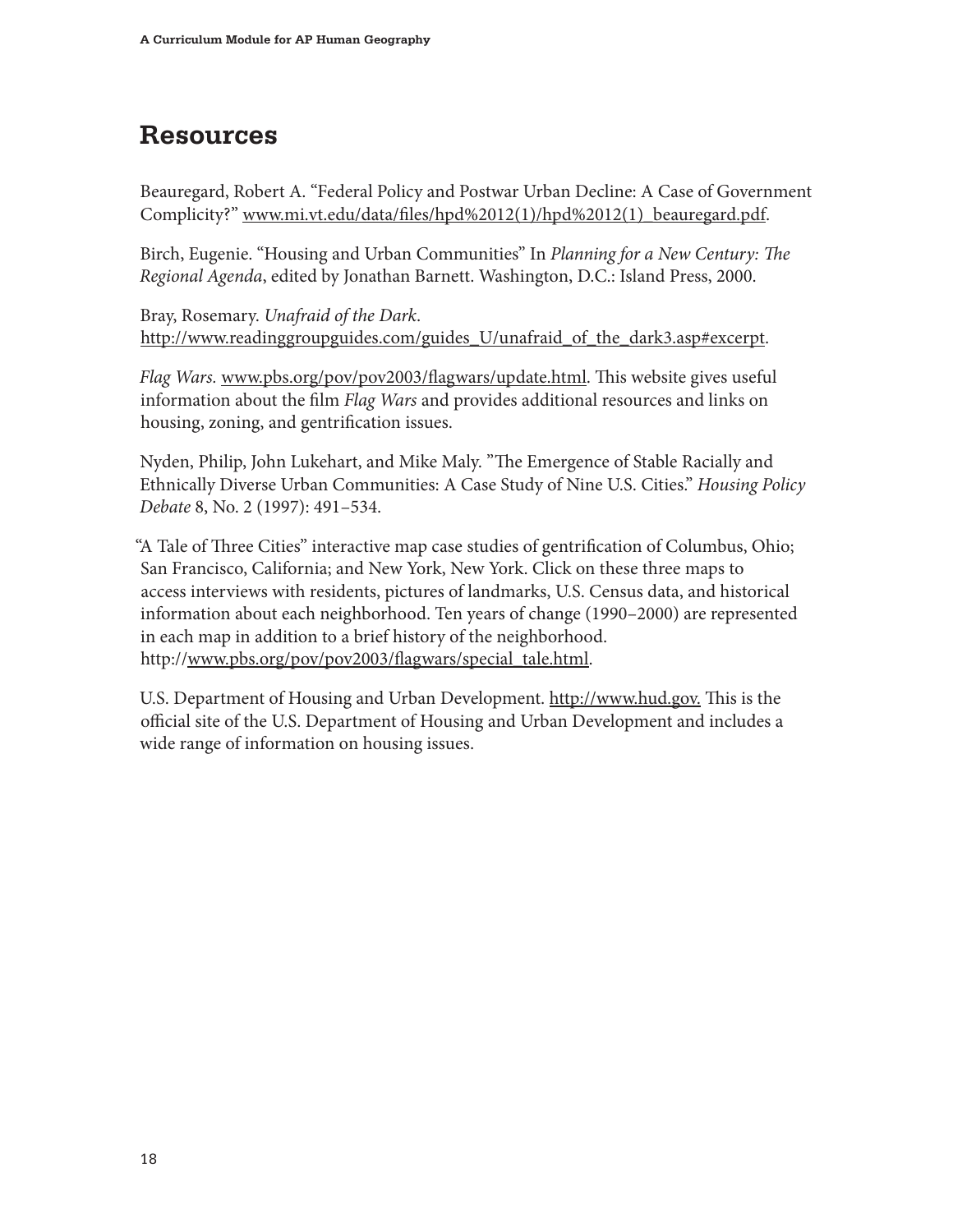# **Lesson 4: Megacities in Less-Developed Countries**

Christopher Hall Davis School District Davis County, Utah

# **Plan the Lesson**

#### **Connections to the Course Outline**

The content of this lesson addresses the following areas of the AP Human Geography course outline:

- VII. A.2 **Rural-urban migration and urban growth** are presented as one of the main causes of megacities and their growth in LDCs.
- VII. A.3 **Global cities and megacities** are studied as students work with maps and graphs to identify and analyze the largest cities in the world.
- VII. D.1: 5 **Housing: Patterns of race, ethnicity, gender, and socioeconomic status** are explored as students investigate and learn about squatter settlements, their inhabitants and characteristics.

#### **Objectives**

In this lesson the students will examine various aspects of the world's megacities. At the conclusion of the lesson, they should be able to define megacities, describe their historic and current distributions, and understand some of the problems associated with them in LDCs.

#### **Background Information**

Discuss the following information with students:

According to the United Nations, 60 percent of the world's population will be living in urban areas by 2030. Although the more developed countries (MDCs) are more urbanized than the LDCs, urbanization is increasing at a higher rate in the LDCs. One of the results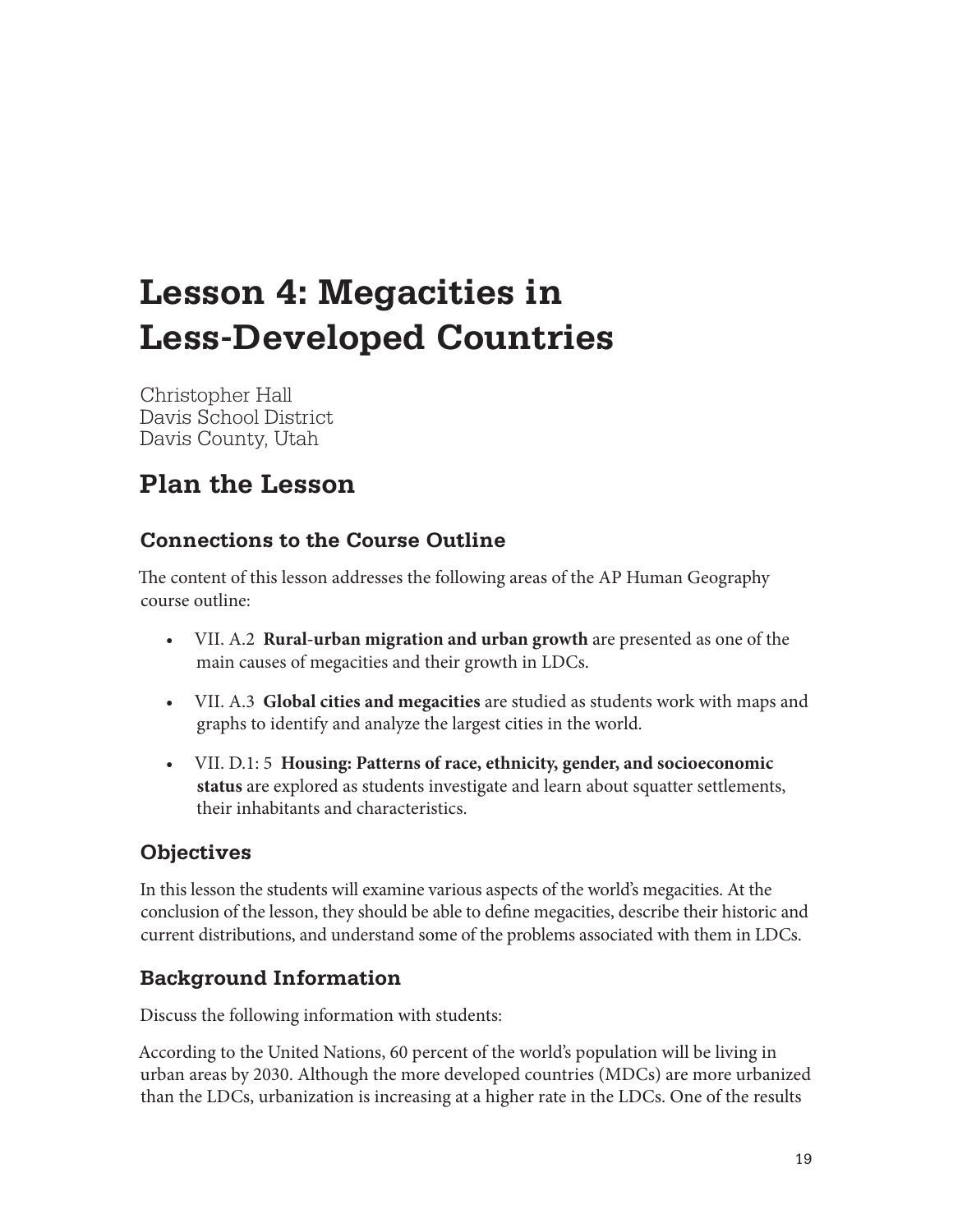of urbanization has been the creation of megacities, defined as urban agglomerations of more than 10 million inhabitants. Two aspects of these megacities become important. First, the distribution of the urban centers has been changing. In the past, most of the world's largest cities were in MDCs, but currently (and increasingly) a greater number is found in the LDCs. Second, the impact of the spectacular growth in the cities of LDCs has had an enormous impact on both the environment and the quality of life of the millions of new immigrants who live in settlements on the edges of these centers.

# **Teach the Lesson**

#### **Learning Activity #1**

Assess the students' prior knowledge about urbanization around the world by asking the following questions and discussing answers:

- What is a city?
- What does it mean to be "urbanized"?
- Which regions of the world are the most "urbanized" and which are the least "urbanized"?
- Is urbanization increasing or decreasing worldwide? Or it is increasing in some regions and decreasing in others?

The students may respond by characterizing urban areas and cities as places with tall buildings, crowded places, places with more inhabitants than towns, or places with lots of businesses. Provide a more formal definition of a city for them, such as a large settlement, whose population is engaged in secondary and tertiary economic activities, and which has a greater diversity of retail and service functions than smaller settlements (Goodall 1987). See Appendix G for an instructional activity with a formative assessment designed to help the students clarify their definitions of a city.

#### **Learning Activity #2**

Have the students use colored pencils to construct a graph showing world urbanization trends. This graph can be found in Appendix D. Use the line graphs they create to discuss the following questions:

- Which region showed the largest, most consistent increase in urbanization during the period?
- Which region had the largest percentage change in urban population during the period?
- Which region is likely to experience the fastest growth in urbanization in the next decade? Why do you think so?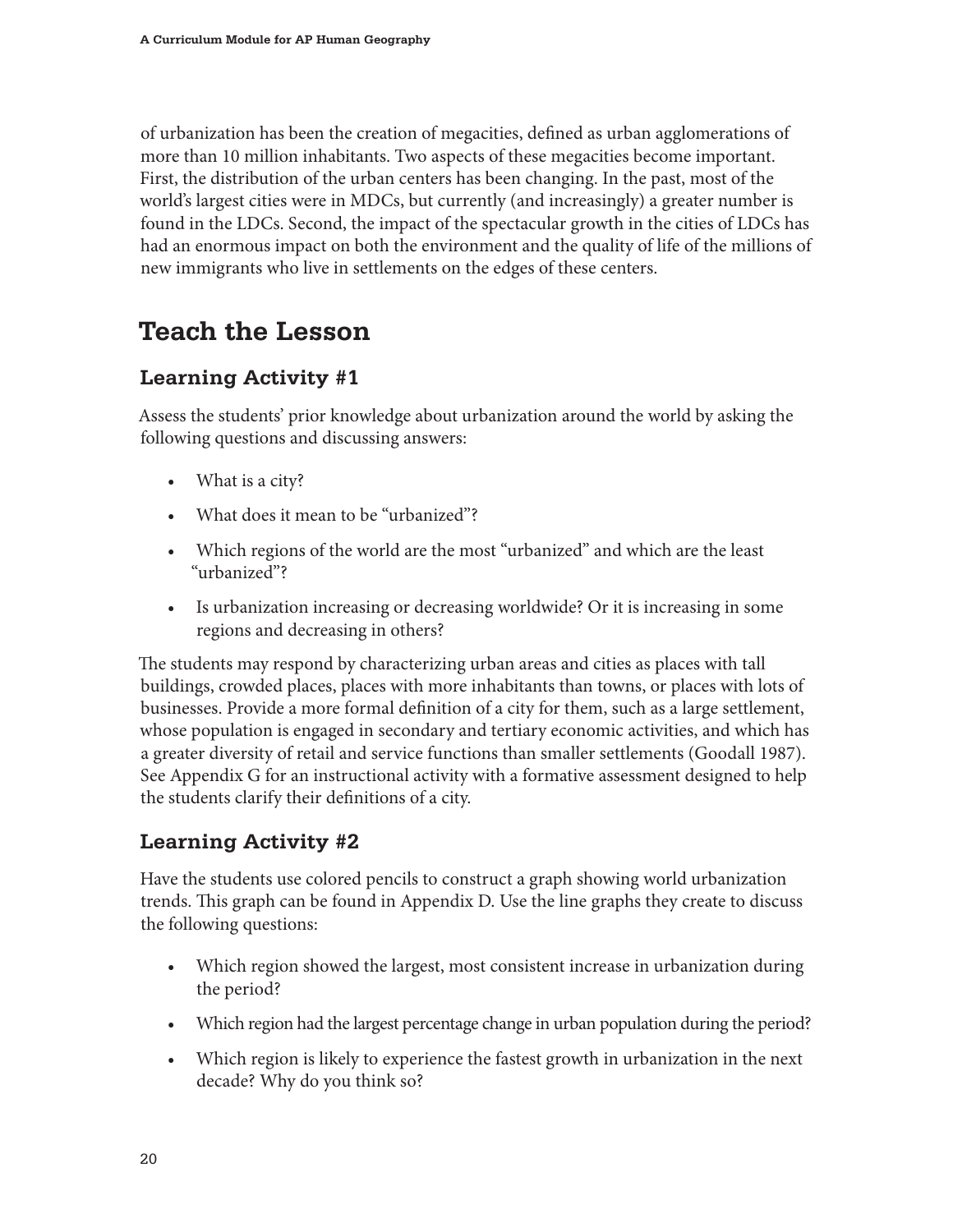• Which region is likely to experience the slowest growth in urbanization in the next decade? Why do you think so?

#### **Learning Activity #3**

Show the students the information in Appendix E: Ten Largest Cities Over Time. You can make an overhead transparency or project the image from a computer. Ask the students to make generalizations about what they see. Prompt them to consider questions such as the following:

- Which cities appear multiple times?
- Which cities appear only in later lists? Which cities drop out?
- What regions of the world are the most/the least represented in the lists?

Help the students understand that the largest cities in the world are increasingly found in the less-developed countries.

#### **Learning Activity #4**

Have the students create maps of the distribution of the world's megacities by using Appendix F. The students will likely need access to a world map in order to locate some of the cities. This activity could be used as a homework assignment or could be completed by small groups of students working together to find the listed cities. You may wish to extend this activity by having the students focus more specifically on the number of cities in MDCs versus LDCs. Do this by helping the students do the following:

- Draw a line separating the MDCs from the LDCs. Most textbooks contain maps that show this division. This is often in a chapter or section on development. Otherwise, an example can be found online at www.geographyalltheway.com/ ib geography/ib development/patterns in development.htm.
- Count the number of megacities located on each side of the line.

#### **Learning Activity #5**

It is important for students to understand the impact of rapid urbanization on the lives of the inhabitants of the world's megacities. Given that most of these cities are now located in LDCs and that most AP Human Geography students live in MDCs, they may not have much of an understanding of this. It is appropriate to introduce the concept of "squatter settlements" at this point. Allow the students to define this term from their textbook. Alternatively, use the information found at www.gdrc.org/uem/define-squatter.html. Be sure that the students understand that there are a variety of terms, used regionally, that refer to these areas; these terms include the following:

 $\bullet$  Favelas = Brazil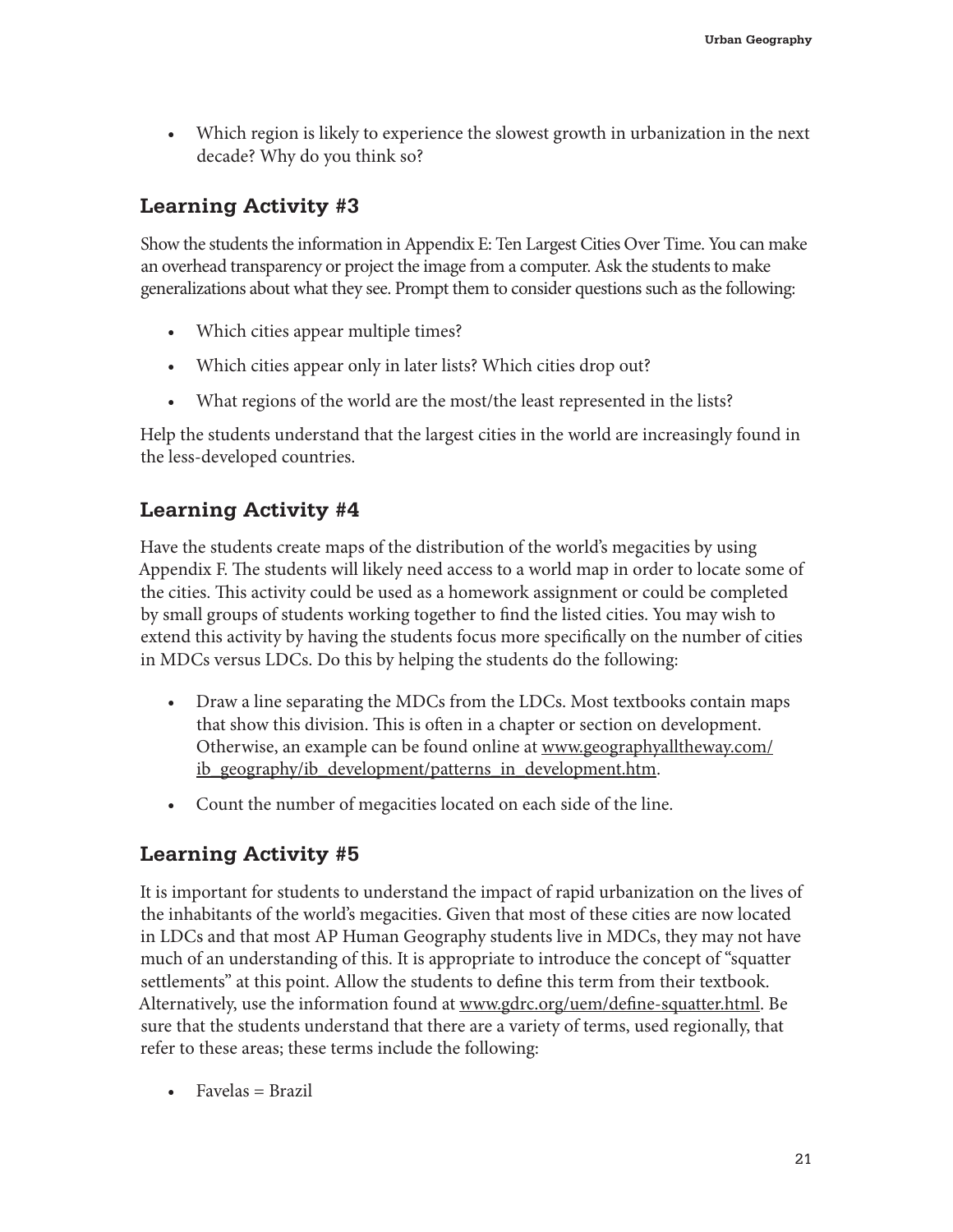- Barong-Barong = Philippines
- Gecekondu  $=$  Turkey
- Bastee = India

Have the students consider the following statement: Many residents in LDCs lead rural-like lifestyles even though they live in massive urban areas. Ask the students to explain what these rural-like lifestyles might include. They should suggest things such as the following:

- Lack of access to electricity, plumbing, and public transportation
- The practice of subsistence agriculture and "barnyard" animals living in close proximity to humans
- Long distances to schools and services

Emphasize that growth is generally not controlled by municipal governments and is often not welcomed.

# **Reflect on the Lesson**

Political cartoons dealing with the presence of megacities in LDCs and/or the squatter settlements associated with them are not difficult to find from online, international newspaper sources. Use one of these to finalize your discussion of megacities in LDCs. The students can be asked to answer basic questions about the cartoon. One idea for an analysis worksheet is available from the National Archives website at www.archives.gov/education/lessons/worksheets/cartoon\_analysis\_worksheet.pdf.

### **Resources**

www.archives.gov/education/lessons/worksheets/cartoon\_analysis\_worksheet.pdf

Brockerhoff, Martin. "An Urbanizing World." *Population Bulletin* 55, No. 3 (Sept. 2000): 10.

"Cities: Challenges for Humanity." In *Human Geography: Landscapes of Human Activities*, Jerome Fellman, Arthur Getis, and Judith Getis. New York: McGraw-Hill, 2007. Retrieved from http:www.nationalgeographic.com.

www.geographyalltheway.com/ib\_geography/ib\_development/patterns\_in\_development.htm.

Goodall, Brian. *The Penguin Dictionary of Human Geography.* Bungay, Suffolk, Great Britain: Richard Clay (The Chaucer Press) Ltd., 1987.

http://www.gdrc.org/uem/define-squatter.html.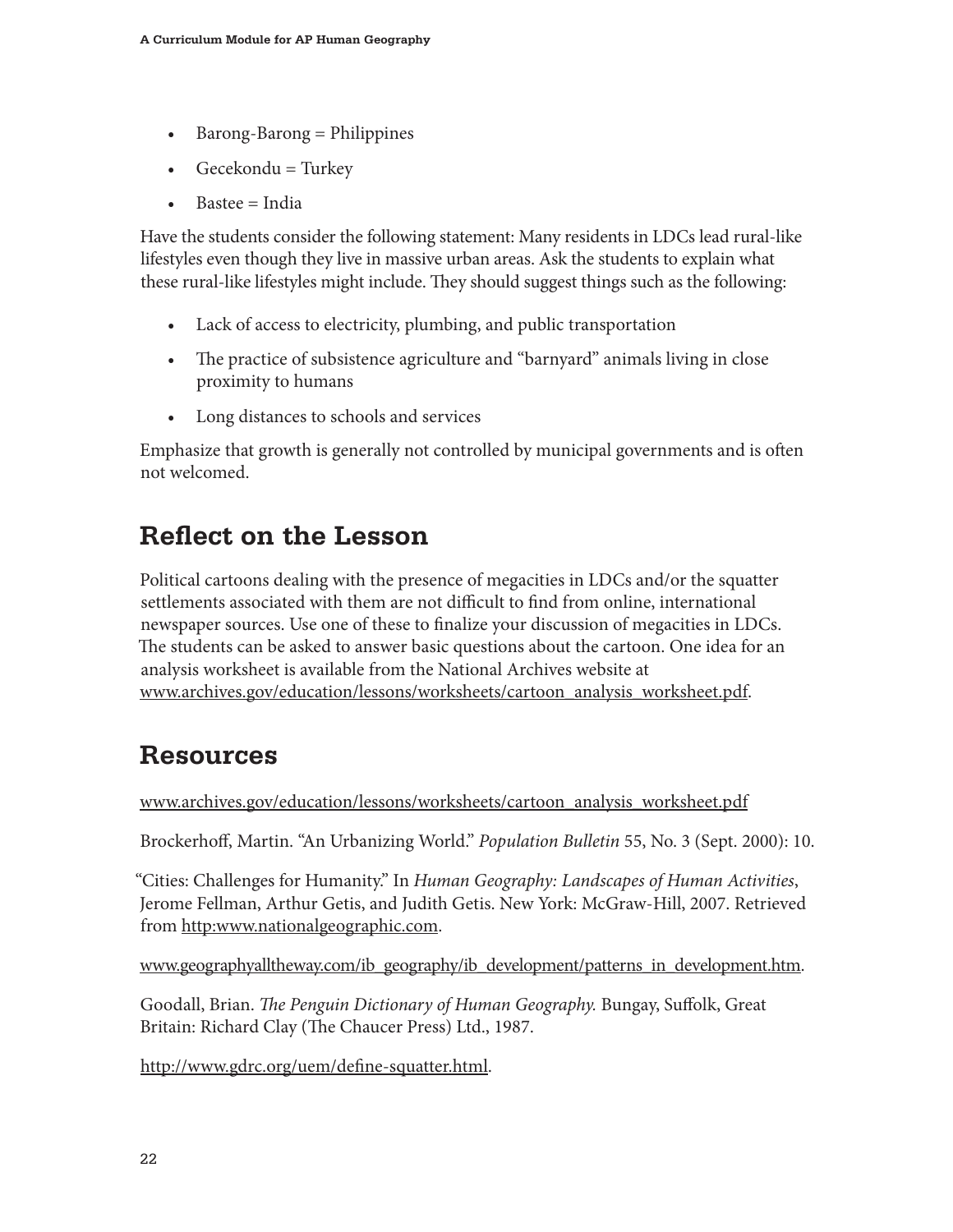# **Appendix A**

# **Model Comparison Table**

|              | <b>Comparison to Latin American City Model</b> |              |                                   |  |  |  |
|--------------|------------------------------------------------|--------------|-----------------------------------|--|--|--|
|              | Concentric zone<br>$_{\rm model}$              | Sector model | Multiple nuclei<br>$_{\rm model}$ |  |  |  |
| Similarities |                                                |              |                                   |  |  |  |
| Differences  |                                                |              |                                   |  |  |  |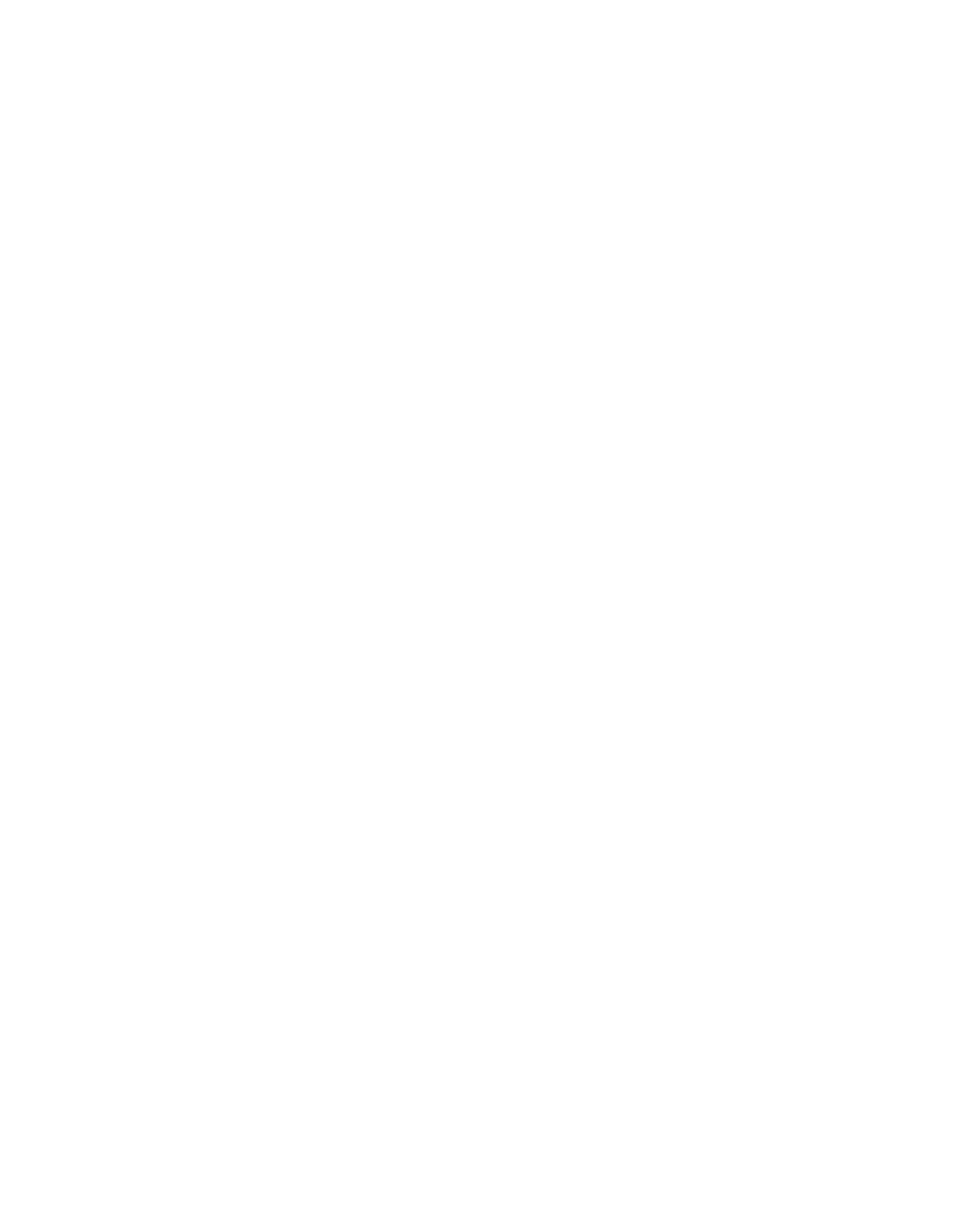# **Appendix B**

# **Latin American Model**

- 1. Shown here is the urban land use model of a typical Latin American city.
	- a. Identify and describe TWO ways in which the model is similar to models of North American cities.
	- b. Identify and describe ONE feature that differentiates land use in a typical Latin American city from one of the North American models.



- 
- b. Industrial
- c. Elite residential sector
- d. Zone of maturity e. Zone of in situ accretion
- f. Zone of peripheral squatter settlements
- g Gentrification
- h. Middle-class residential

Source: The Cultural Landscape, 8th edition by James M. Rubenstein (Pearson Prentice Hall, 2005)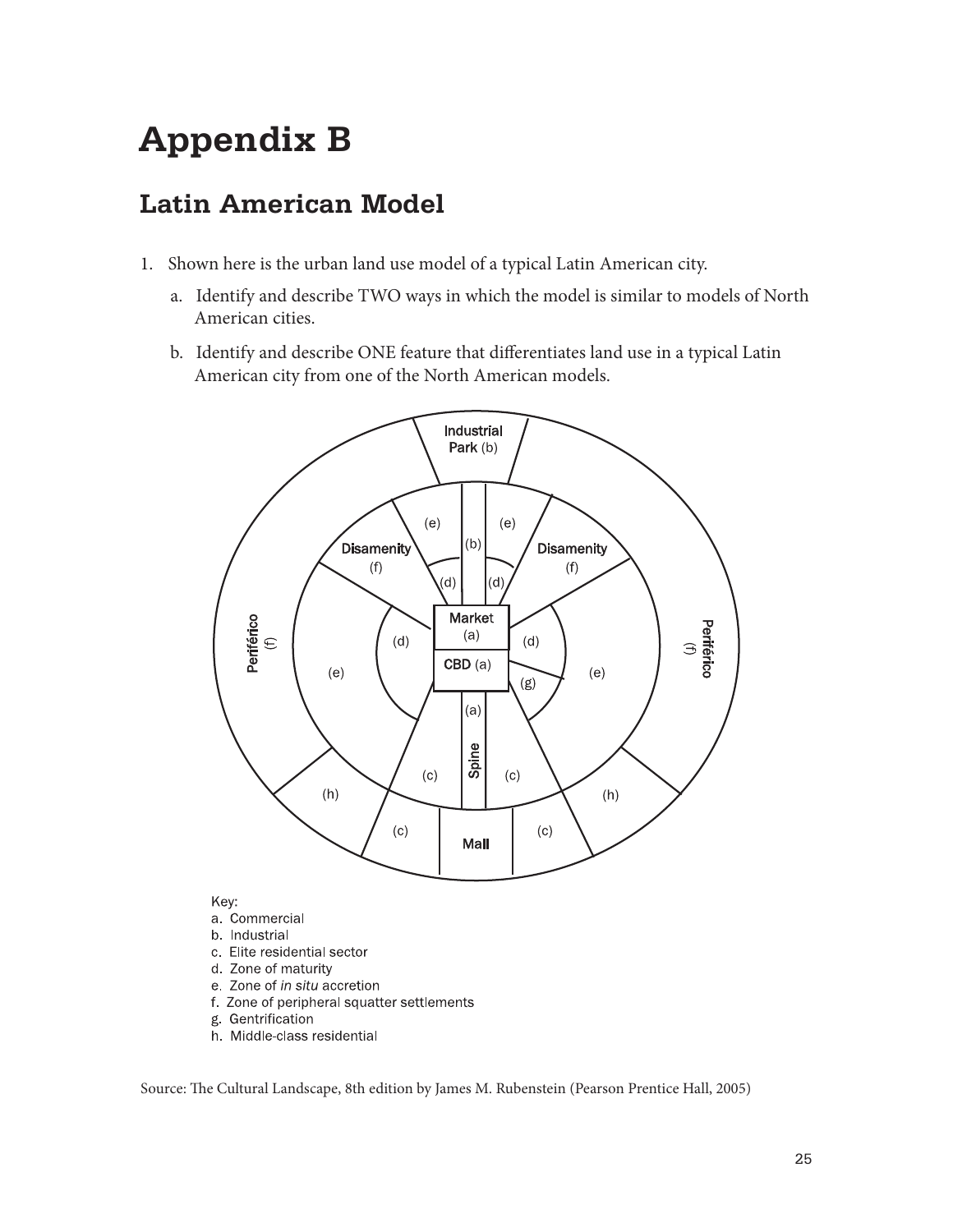### **Suggested Rubric**

|  |  |  |  | A. Two ways the model is similar to North American models: |  |
|--|--|--|--|------------------------------------------------------------|--|
|  |  |  |  |                                                            |  |

| Identification          | Description                                                                                                                                                                                                          |  |
|-------------------------|----------------------------------------------------------------------------------------------------------------------------------------------------------------------------------------------------------------------|--|
| <b>Concentric rings</b> | The concentric zone model and the Latin American model include rings<br>of different land use that surround the central city.                                                                                        |  |
| <b>Sectors</b>          | Both the sector model and the Latin American model have areas of land<br>use that radiate outward from the city. The highest quality of housing,<br>in both cases, extends in an elite sector from the central city. |  |
| Separate nucleus        | Both the multiple nuclei model and the Latin American model propose<br>nuclei of land use separate from the central city. The Latin American<br>model indicates a mall and an industrial park.                       |  |

#### 2 Points 2 Points

B. One feature that differentiates the model from the North American models:

| <b>Identification</b>                       | <b>Description</b>                                                                                                                                                                                                                                                                                                                                                                                                                                                        |
|---------------------------------------------|---------------------------------------------------------------------------------------------------------------------------------------------------------------------------------------------------------------------------------------------------------------------------------------------------------------------------------------------------------------------------------------------------------------------------------------------------------------------------|
| Location of<br>lowest quality of<br>housing | Whereas the highest-quality housing areas are indicated in the<br>outermost ring of North American cities, in the Latin American city the<br>lowest quality of housing is found in squatter settlement there.<br>The lowest-quality housing is expected to be found in the inner city<br>(concentric zone model) or near transportation routes (in the sector<br>model), but in the Latin American model this type of housing is found in<br>a ring around the periphery. |
| Presence of<br>disamenity zones             | None of the North American models show the existence of disamenity<br>zones. Although there are sectors of poor housing in those models, they<br>are associated with nearness to the central city in the concentric zone<br>model, or to a transport route or an industrial area in the sector model<br>and the multiple nuclei model. In neither North American case is a<br>physical feature such as steep or unstable terrain a consideration.                         |

1 Point 1 Point

TOTAL POSSIBLE: 6 points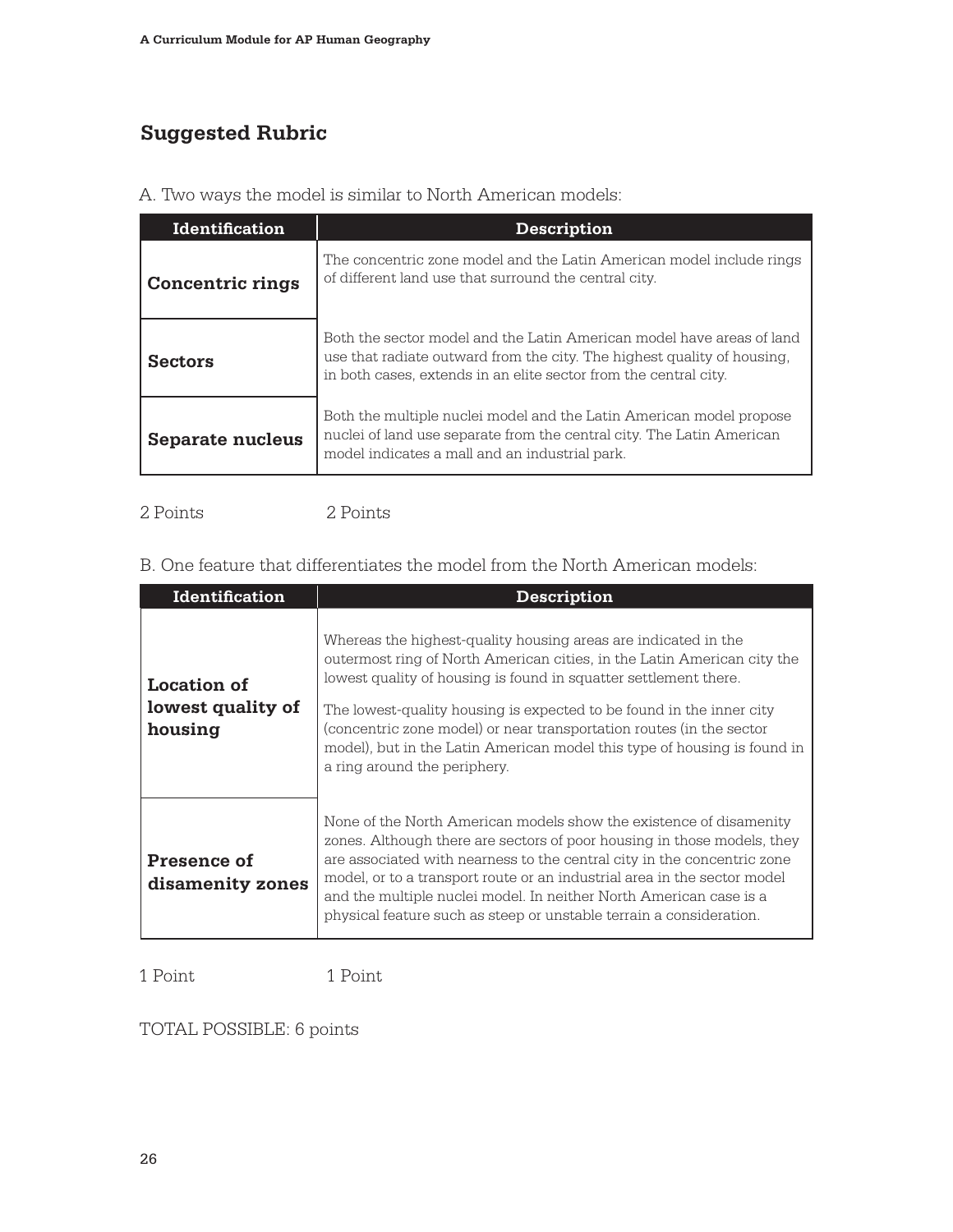# **Appendix C Urban Problem Table**

1. Name a major problem in your city. Complete the two tables below. Be ready to share in class.

|                               | <b>Name of City and State</b>          |                              |  |
|-------------------------------|----------------------------------------|------------------------------|--|
| <b>Major Urban</b><br>Problem | <b>Factors Contributing to Problem</b> | <b>My Creative Solutions</b> |  |
|                               |                                        |                              |  |
|                               |                                        |                              |  |
|                               |                                        |                              |  |
|                               |                                        |                              |  |

2. List the possible tasks each group below could assume to alleviate the problem listed above. Be realistic. City government budgets are financially strapped already.

| Responsible<br>Party       | Solution | <b>Incentive or Motivation</b> |
|----------------------------|----------|--------------------------------|
| <b>City government</b>     |          |                                |
| <b>Entrepreneurs</b>       |          |                                |
| <b>Homeowners</b>          |          |                                |
| Nonprofit<br>organizations |          |                                |
| Neighborhood               |          |                                |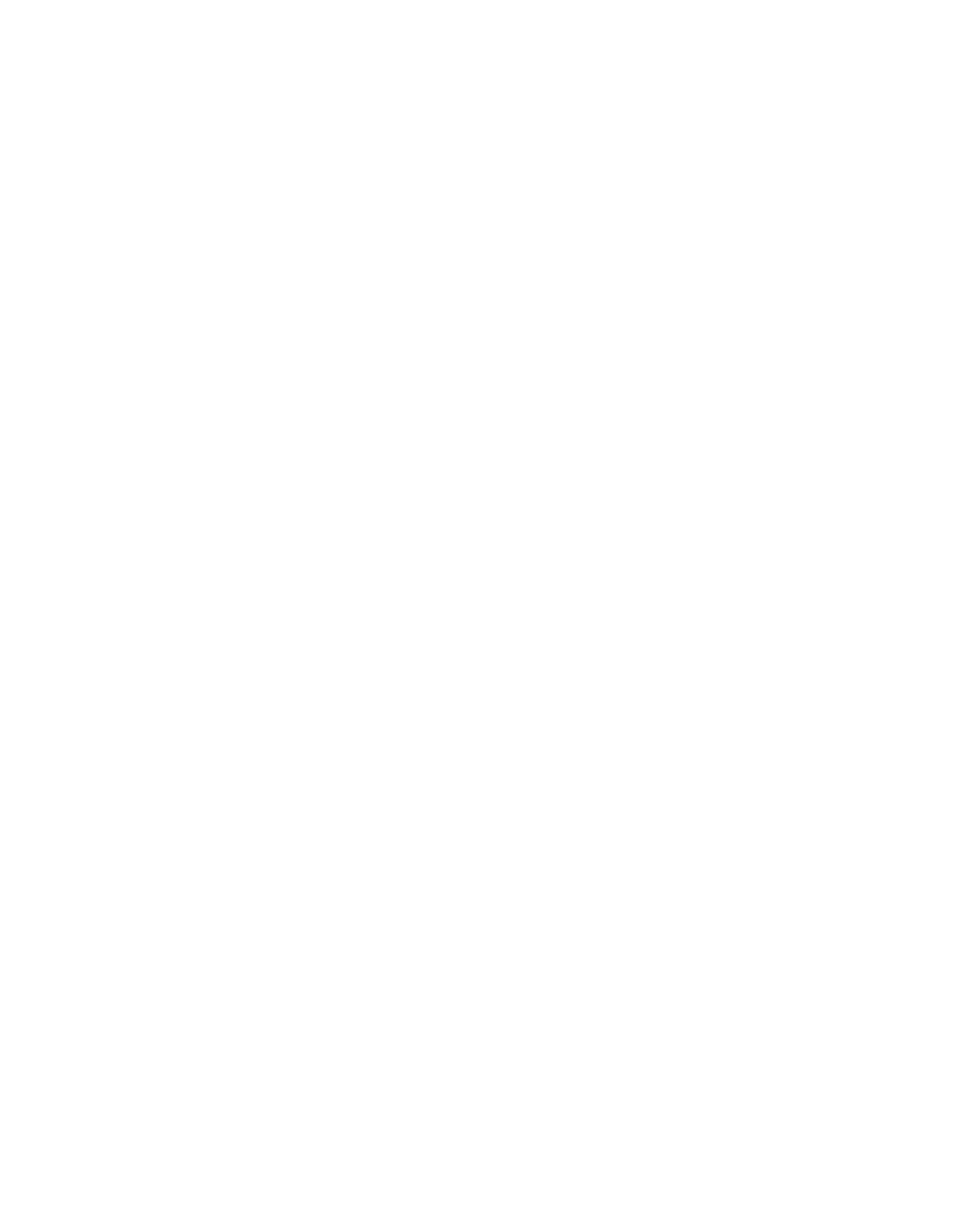# **Appendix D**

# **Urban Percentages Worksheet**

Transfer the data presented in the chart into the blank graph to create a line graph. Use a different color for each region and, in the lower chart, shade the name of the region with the color to create a key.

|                              | <b>Percent Urban</b><br><b>Source: Population Reference Bureau</b> |      |      |
|------------------------------|--------------------------------------------------------------------|------|------|
|                              | 1950                                                               | 2007 | 2030 |
| Africa                       | 15                                                                 | 37   | 51   |
| Asia                         | 17                                                                 | 41   | 54   |
| <b>Europe</b>                | 51                                                                 | 72   | 76   |
| Latin America -<br>Caribbean | 42                                                                 | 76   | 84   |
| <b>North America</b>         | 64                                                                 | 79   | 87   |

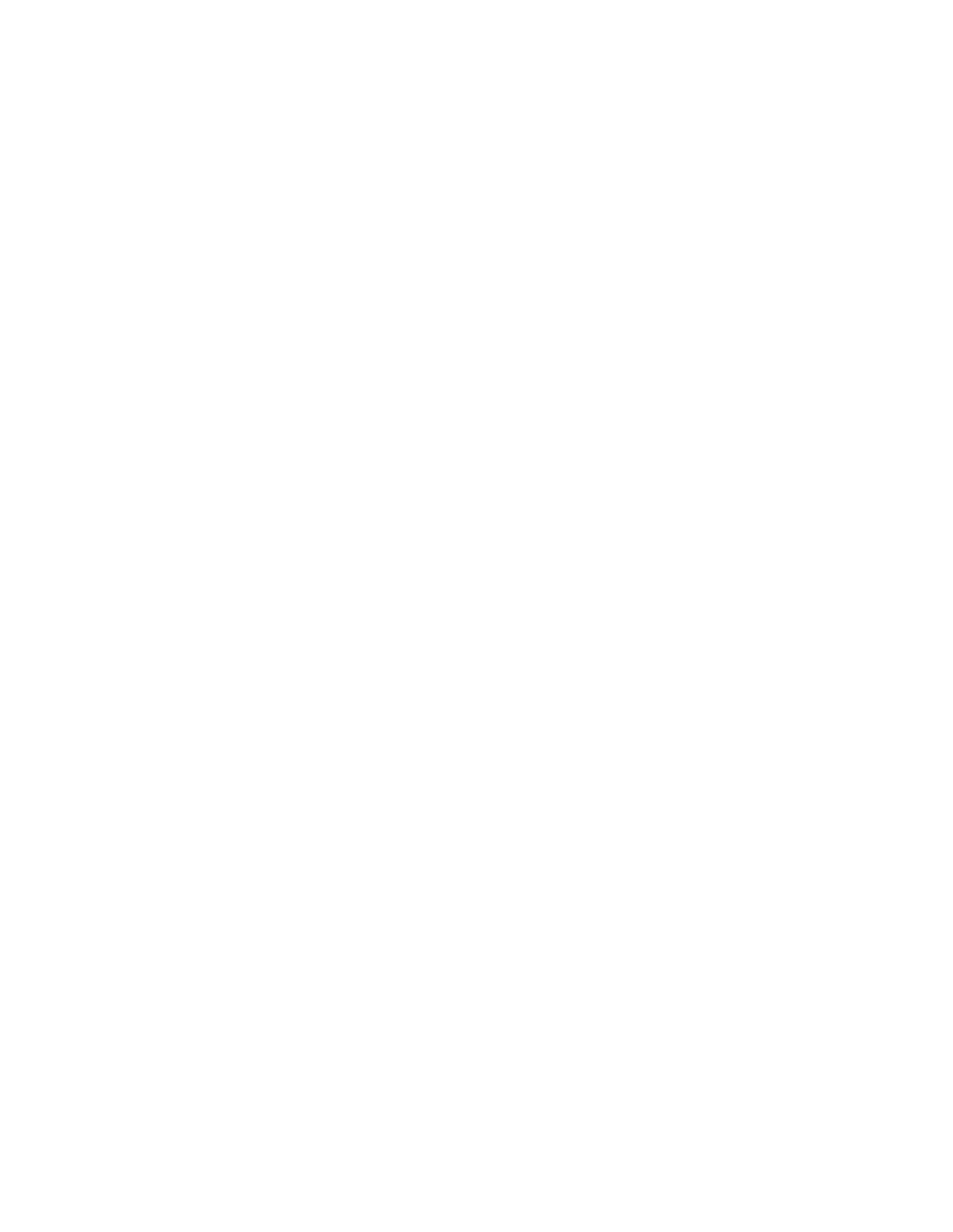# **Appendix E**

## **Ten Largest Cities Over Time**

Top ten largest urban agglomerations in 1950, 2000, and 2015

| 1950                       | 2000                        | 2015                |
|----------------------------|-----------------------------|---------------------|
| 1. New York, USA           | 1. Tokyo, Japan             | 1. Tokyo, Japan     |
| 12.3 million               | 26.4 million                | 26.4 million        |
| 2. London, England         | 2. Mexico City, Mexico      | 2. Bombay, India    |
| 8.7 million                | 18.4 million                | 26.1 million        |
| 3. Tokyo, Japan            | 3. Bombay, India            | 3. Lagos, Nigeria   |
| 6.9 million                | 18.0 million                | 23.2 million        |
| 4. Paris, France           | 4. Sao Paulo, Brazil        | 4. Dhaka, Banglad   |
| 5.4 million                | 17.8 million                | 21.1 million        |
| 5. Moscow, Russia          | 5. New York, USA            | 5. Sao Paulo, Braz  |
| 5.4 million                | 16.6 million                | 20.4 million        |
| 6. Shanghai, China         | 6. Lagos, Nigeria           | 6. Karachi, Pakista |
| 5.3 million                | 13.4 million                | 19.2 million        |
| 7. Essen, Germany          | 7. Los Angeles, USA         | 7. Mexico City, Mo  |
| 5.3 million                | 13.1 million                | 19.2 million        |
| 8. Buenos Aires, Argentina | 8. Calcutta, India          | 8. New York, USA    |
| 5.0 million                | 12.9 million                | 17.4 million        |
| 9. Chicago, USA            | 9. Shanghai, China          | 9. Jakarta, Indone  |
| 4.9 million                | 12.9 million                | 17.3 million        |
| 10. Calcutta, India        | 10. Buenos Aires, Argentina | 10. Calcutta, India |
| 4.4 million                | 12.6 million                | 17.3 million        |

Source: Population Reference Bureau

- 1. Tokyo, Japan 26.4 million
- 2. Mexico City, Mexico 18.4 million
- 3. Bombay, India 18.0 million
- 4. Sao Paulo, Brazil 17.8 million
- 5. New York, USA 16.6 million
- 6. Lagos, Nigeria 13.4 million
- 7. Los Angeles, USA 13.1 million
- 8. Calcutta, India 12.9 million
- 9. Shanghai, China 12.9 million
- 10. Buenos Aires, Argentina 12.6 million

- 1. Tokyo, Japan 26.4 million
- 2. Bombay, India 26.1 million
- 3. Lagos, Nigeria 23.2 million
- 4. Dhaka, Bangladesh 21.1 million
- 5. Sao Paulo, Brazil 20.4 million
- 6. Karachi, Pakistan 19.2 million
- 7. Mexico City, Mexico 19.2 million
- 8. New York, USA 17.4 million
- 9. Jakarta, Indonesia 17.3 million
- 10. Calcutta, India 17.3 million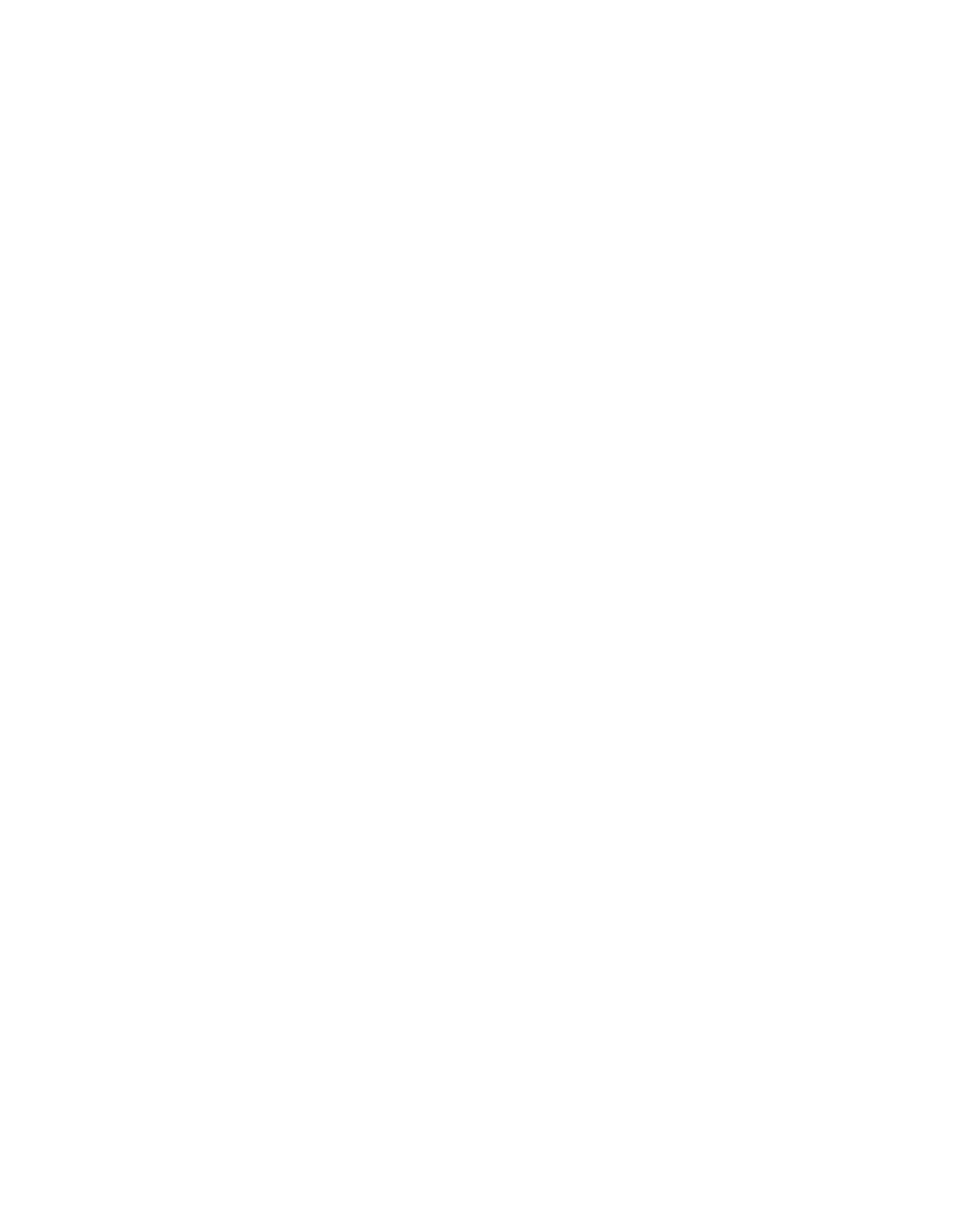# **Appendix F**

## **The World's Megacities**

Using a colored dot, locate each of the following cities to create a map of the 20 largest cities in the world.

#### **Megacities, 2005**

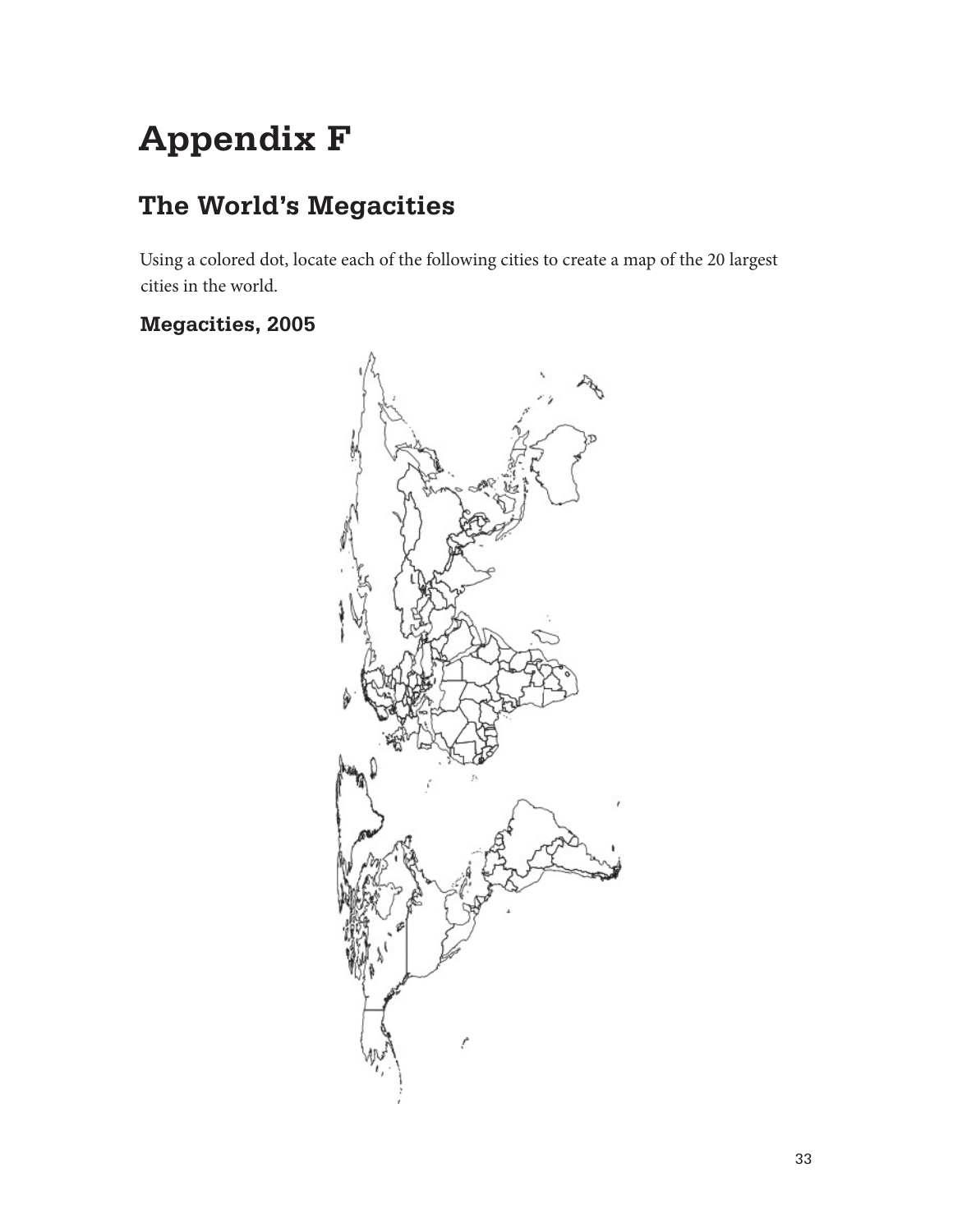|      |                                          | Population  |
|------|------------------------------------------|-------------|
| Rank | City                                     | in millions |
| 1    | Tokyo, Japan                             | 35,197      |
| 2    | Mexico City, Mexico                      | 19,411      |
| 3    | New York-Newark, USA                     | 18,718      |
| 4    | Sao Paulo, Brazil                        | 18,333      |
| 5    | Mumbai (Bombay), India                   | 18,196      |
| 6    | Delhi, India                             | 15,048      |
| 7    | Shanghai, China                          | 14,503      |
| 8    | Kolkata (Calcutta), India                | 14,277      |
| 9    | Jakarta, Indonesia                       | 13,215      |
| 10   | Buenos Aires, Argentina                  | 12,550      |
| 11   | Dhaka, Bangladesh                        | 12,430      |
| 12   | Los Angeles-Long<br>Beach–Santa Ana, USA | 12.298      |
| 13   | Karachi, Pakistan                        | 11,608      |
| 14   | Rio de Janeiro, Brazil                   | 11,469      |
| 15   | Osaka-Kobe, Japan                        | 11,268      |
| 16   | Al-Qahirah (Cairo), Egypt                | 11,128      |
| 17   | Lagos, Nigeria                           | 10,886      |
| 18   | Beijing, China                           | 10,717      |
| 19   | Manila, Philippines                      | 10,686      |
| 20   | Moskva (Moscow),<br>Russia               | 10,654      |

Source: Population Reference Bureau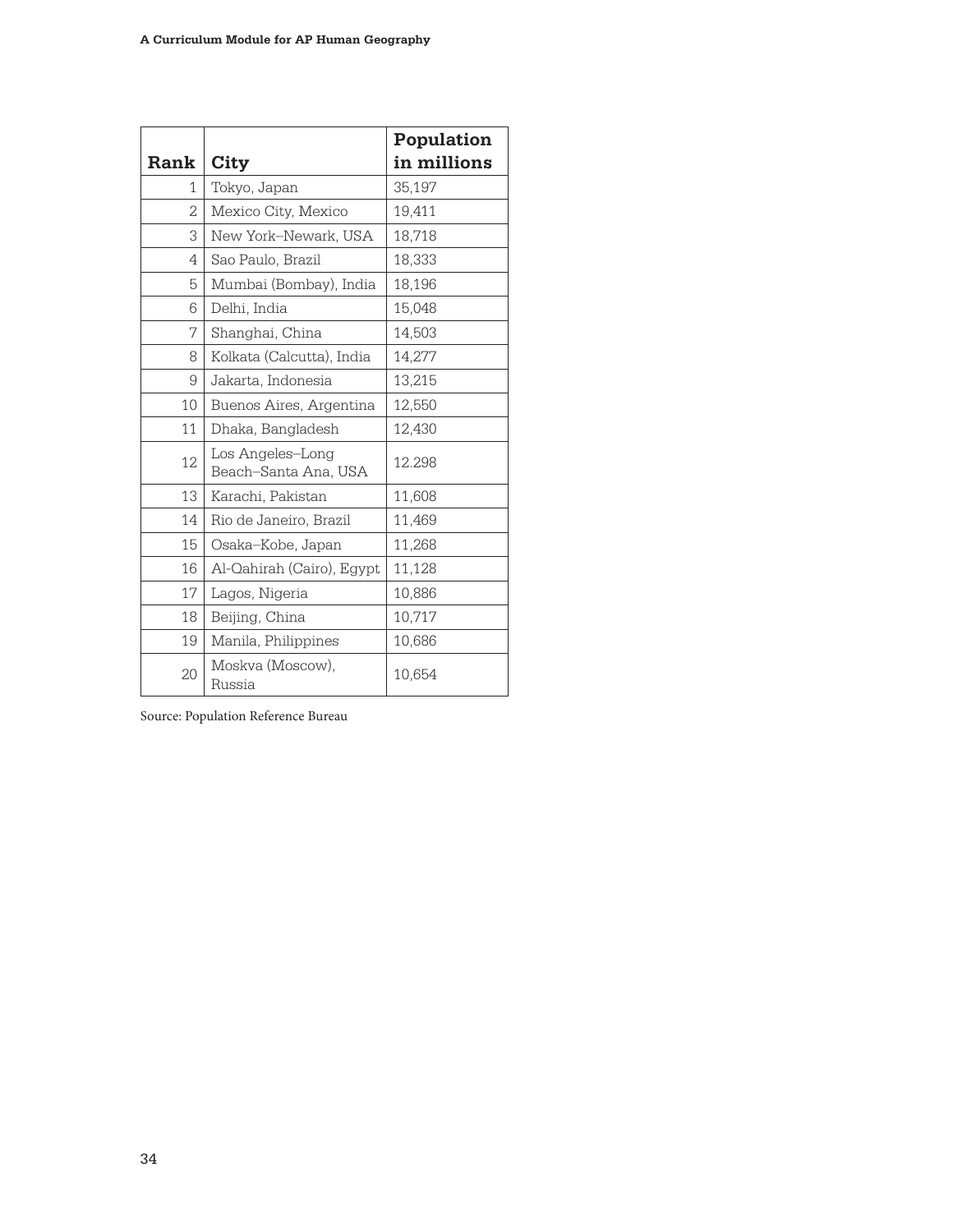# **Appendix G**

# **Formative Assessment: Defining a City**

#### **Part 1: Background**

Defining a city is a more complicated task than it might at first seem. The term "city" is used to mean different things to different people. Perhaps the greatest problem with the term is that when the average person refers to a city, he or she generally uses the term without providing any qualification. Do they mean the legally defined city, or are they referencing an entire metropolitan area? Is the term used to refer to a way of life, as it is when employed as an adjective ("city life") or to a landscape description meant to evoke tall buildings?

The students will have diverse preconceptions of what a city is and is not. Two possible definitions are: (1) an agglomerated settlement whose inhabitants are primarily engaged in nonagricultural activities; and (2) a population cluster having a continuous built-up area with a population of at least 5,000 people. Students in an AP Human Geography class should be exposed to simple definitions such as these, but they also should have an understanding of the complexity of the term.

There are at least two basic ways to define a city. The first is structurally or administratively. Definitions of this type will consider things such as the total number of people or the population density. In both cases, a minimum threshold is usually offered. However, these standards are applied in different ways in different states. In some countries, settlements with as few as 100 inhabitants are classified as urban. Most North American students would find this standard far too low, and because of this it is almost impossible to make international comparisons of cities without first adopting a single definition to be applied to all, regardless of their defined legal status in the country where they are found. Additionally, the standards themselves are changeable and often do change. For example, in the 1980s the Chinese government reclassified hundreds of places that would be considered rural in the United States as urban. In the history of the United States, the minimum size of a "city" has changed several times.

Legally defined boundaries of municipal areas are also part of this type of definition. Only the area located within these boundaries forms part of the legal city. A city may also be considered to include the continuously built-up areas surrounding the legal city. "Urban" areas, which may extend far beyond the city, may also include the suburban fringes and even engulf neighboring towns.

Another way to define cities is functionally or behaviorally. The most important functional definition of a city for the AP Human Geography student is the metropolitan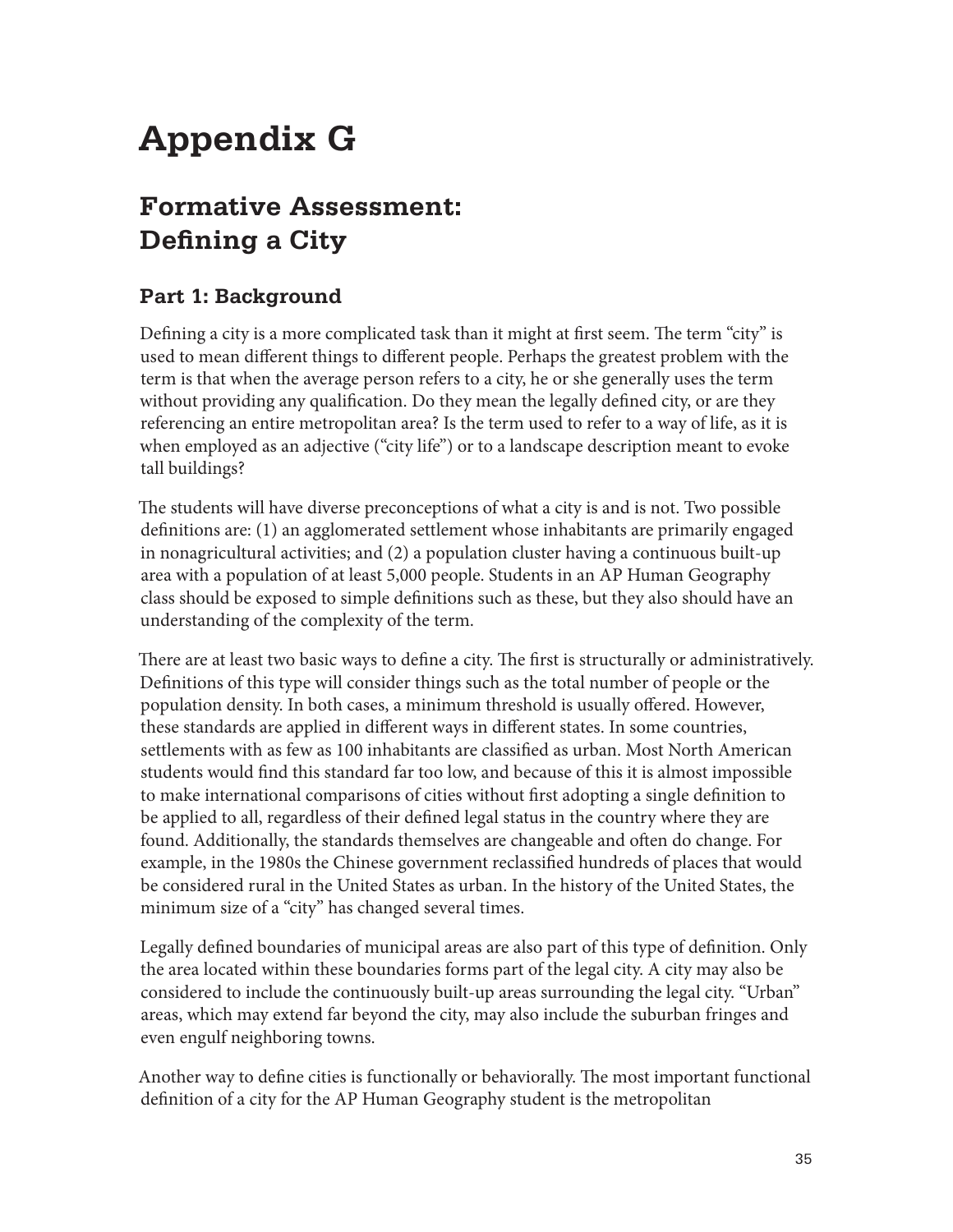statistical area (MSA). Defined in this way, the entire county in which a major city lies is classified as part of the "city," and it may include a number of adjacent counties if a number of people from those counties commute to the major city. Another functional consideration for defining cities is the type of activities that take place there. Urban areas distinguish themselves from rural areas because it is in settlements, in cities both large and small, that populations find that most of their goods and services are provided. In this sense, a city is a commercial center, a place for businesses, shops, and manufacturing. These distinctly urban activities are nonagricultural and their presence distinguishes the places where they are found as cities.

Cities were famously defined by Louis Wirth as a "way of life." This is a behavioral definition of a city. Wirth considered that cities differentiated themselves from rural areas by their heterogeneous populations and the distinctive social interactions between them. For example, he described interpersonal contacts in cities as more superficial and anonymous than in rural settings. He further characterized urbanites as having "segmental roles" and being "dependent upon more people for the satisfactions of their life-needs than…rural people" (Wirth 1938).

In summary, cities do not defy definition, but an AP Human Geography student must be aware of the many possibilities and difficulties that exist in defining them. Teachers should present students with multiple ways of defining cities, but they should also realize that we must be able to talk about cities rather generically. The activity that follows asks students to focus on the most basic definition of a city and asks them to think critically about what complications and extensions may be part of this definition.

#### **Part 2: For the Students**

- 1. Compare the following definitions of a city:
	- Definition 1: an agglomerated settlement whose inhabitants are primarily engaged in nonagricultural activities
	- Definition 2: a population cluster having a continuous built-up area with a population of at least 5,000 people

What elements do these definitions share? What elements are present in one definition but not in the other?

2. Define or describe a "metropolitan statistical area."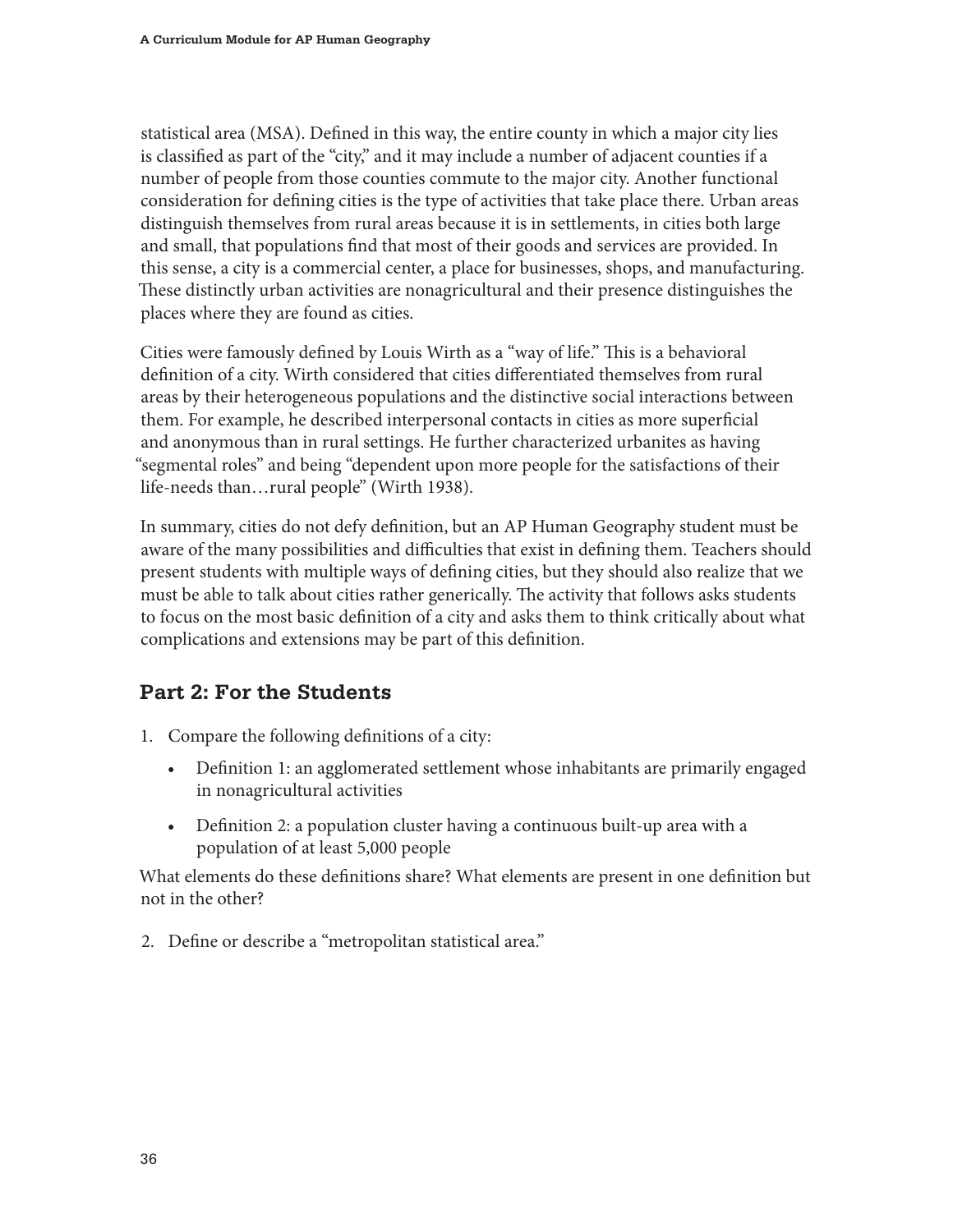#### **Part 3: Interpretive Framework**

#### Compare the Definitions

There is not a single word that is used in both definitions. Some students may be looking for this. Remind them that the assignment asks for them to find "elements" of the definitions that are shared. In this case, they should think about "parts" of a city, or "characteristics" of an urban area that are used by both definitions.

Some of the elements that students may identify include: (a) people and size, (b) contiguousness, and (c) goods and services.

#### **A. People and Size**

The first definition talks about "inhabitants" and the second refers twice to the "population." The first definition uses the term "agglomerated," which implies a certain number of people, and the second definition specifically identifies a minimum size of 5,000 people.

Review with students the idea of a city as defined "legally": a government may decide that unless a settlement has a population of a certain number, it will not be considered a city. Because there are many different governments (as a general rule there is one for every country in the world, although some countries have more than one and others do not arguably have one at all), there are many different ideas about the minimum size of a city. The size of a city changes over time as well. In the United States this number has changed from 8,000 (in 1874) to 4,000 (in 1880), and then lowered to 2,500 in 1906. Additionally, a legal definition requires that a line be drawn around an area — a legal boundary of the city. If people live within the line, they are residents, inhabitants of the city. If they live beyond the line, then they are legally not a part of the city.

When first asked for elements that define a city, students will typically mention large buildings and populations. These are quickly followed by a description of elements of city life, that is, the amenities that have come to be identified with urban life (e.g., electricity, running water, transportation, and service industries). Size cannot be the only part of a definition of a city: A large population size will not necessarily have all the characteristics that one associates with urbanization and the concept of a city. For example, in Asia, Africa, and South America there are enormous settlements in which residents lack one or more of the abovereferenced amenities. Conversely, there are small towns and even isolated settlements in the more developed world where residents have ready access to these amenities. It should not be difficult for students to see that size alone is therefore not enough for defining a city.

#### **B. The Idea of Contiguousness**

The first definition uses the term "agglomerated" and the second definition uses the term "continuous." Each of these terms should help students to think of a city as compact and relatively unbroken. It may be useful to show students an image of a region as seen from space at night. Bright white areas of light are evidence of larger urban areas, of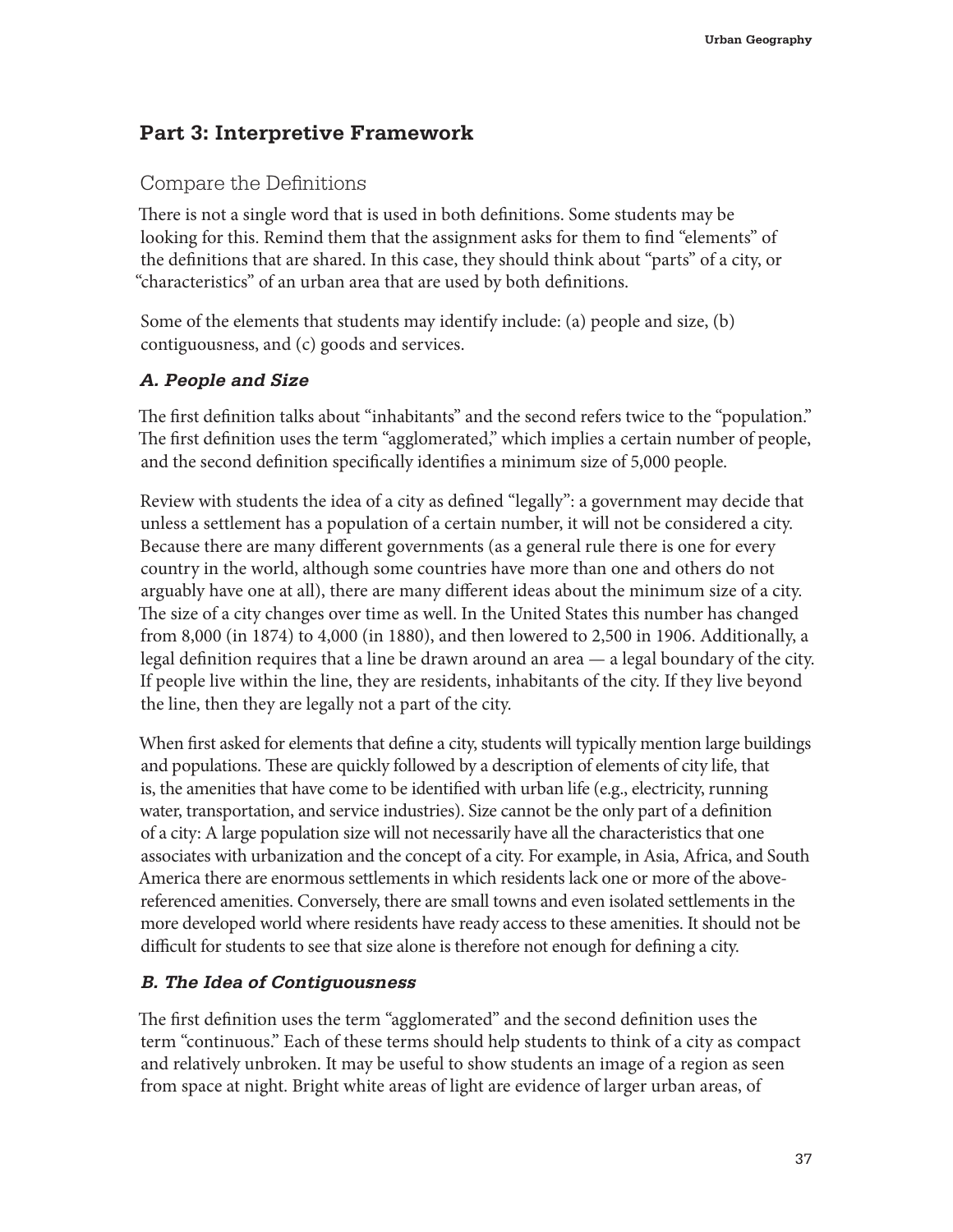cities. It is easy to see  $-$  rather intuitively  $-$  where the cities begin and end based on the "agglomerated" and "continuous" lights. Areas of darkness separate the various cities, or urban areas, on the map.

Students often struggle with the concept of multiple continuous municipalities that are so compact and connected as to defy separation visually. This generally occurs because they may speak about something being in a city — or someone living in a city — when in reality they live in a smaller municipality adjacent to the city. The best way to make this clear to students is to show them a map of a city that is familiar to them and that makes clear the various municipalities that surround the city. Remind the students that each of these municipalities constitutes a separate, legally defined city. The definition of a municipality is "a town, city or district having local powers of self-government" (*The New Lexicon Webster's Dictionary of the English Language: Encyclopedia Edition* 1990). These municipalities often have their own police force. The various names on the sides of the vehicles serve as a visual reminder that what one thinks of as a single city may in fact be a conglomeration of several self-governing entities.

#### **C. Goods and Services**

The first definition, "nonagricultural activities," and the second definition indicate that the area of the city is "built up." In each case, the idea of "buildings" is conjured up. The students will be familiar with the image of a city as an area covered with buildings. The terms "nonagricultural" and "built up," however, will be less familiar.

"Nonagricultural" is a term whose definition is fairly intuitive: It refers to economic activities that do not deal with the production of food. Help the students realize that by excluding food production we are left with manufacturing and service industries. Cities are zones of manufacturing and the exchange of goods and services as opposed to areas where crops or animals are raised. In fact, cities are often divided into specific zones wherein these various activities will take place. The legal authorities who administer cities usually create laws that keep the economic activities of cities separated from each other and from the homes of the inhabitants discussed above. Sometimes agricultural activities are forbidden by law (as in the case of keeping livestock) or sometimes it is simply not economically feasible to conduct agricultural activities, such as raising wheat, on land that is very valuable due to its proximity to other land uses (such as central business districts, train stations, or office parks).

#### Metropolitan Statistical Area: The City as a Region

In reviewing their text for information about defining cities, the students will come across the concept of the metropolitan statistical area. Definitions and descriptions MSAs are often confusing to students. They will likely be able to list the required characteristics without fully conceptualizing the definition.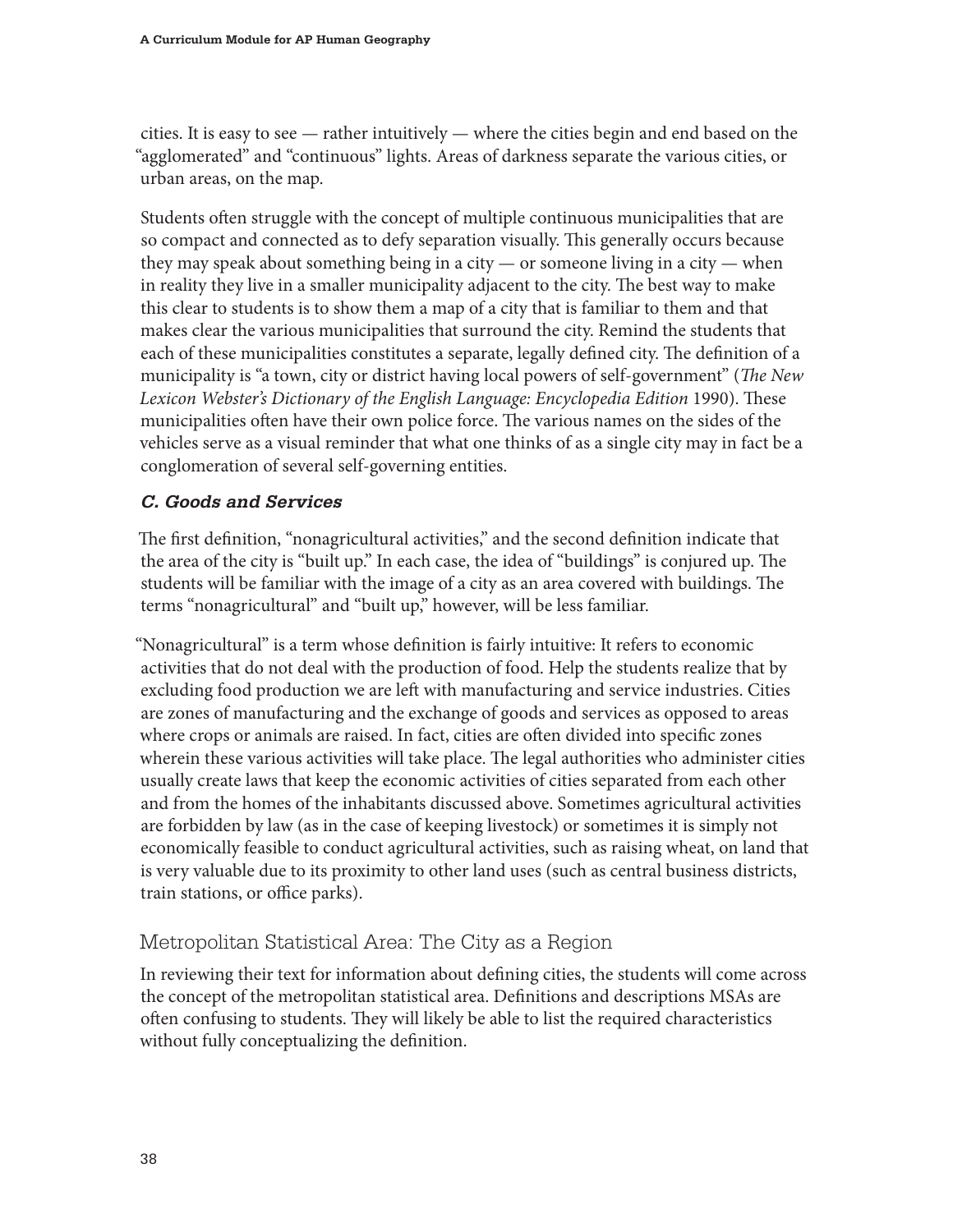Remind them of the definition of a "functional" (sometimes called nodal) region. It is fairly simple for students to visualize people flowing to a node, and therefore creating a functional region. The concept of an MSA is, in effect, defining a city as a functional region. In this case, a legal city is the node and people from surrounding counties flow to it for work and to access its services. This region is clearly "part" of the city in that it serves as the node to which they go for their needs. It "functions" as a part of it.

It may also be helpful to show students the definition of the term "metropolitan": the chief city of a region (*The New Lexicon Webster's Dictionary of the English Language: Encyclopedia Edition* 1990). The very use of this term in defining a city implies two things first that there are multiple "cities" (one of which is "chief ") and that they operate together in a region.

#### **Resources**

Brockerhoff, Martin. "An Urbanizing World." *Population Bulletin* 55, No. 3 (Sept. 2000):  $3-44.$ 

Fik, T. J. *The Geography of Economic Development.* New York: McGraw-Hill, 1997.

Johnston, R.J., Derek Gregory, Geraldine Pratt, and Michael Watts. *The Dictionary of Human Geography.* Malden, Mass.: Blackwell Publishers Ltd, 2000.

*The New Lexicon Webster's Dictionary of the English Language: Encyclopedia Edition.* New York: Lexicon Publications, Inc., 1990.

Rubenstein, James M. *The Cultural Landscape: An Introduction to Human Geography.* Upper Saddle River, N.J.: Pearson Prentice Hall, 2005.

Wirth, Louis. "Urbanism as a Way of Life." *The American Journal of Sociology* 44, No. 1 (July 1938): 1–24.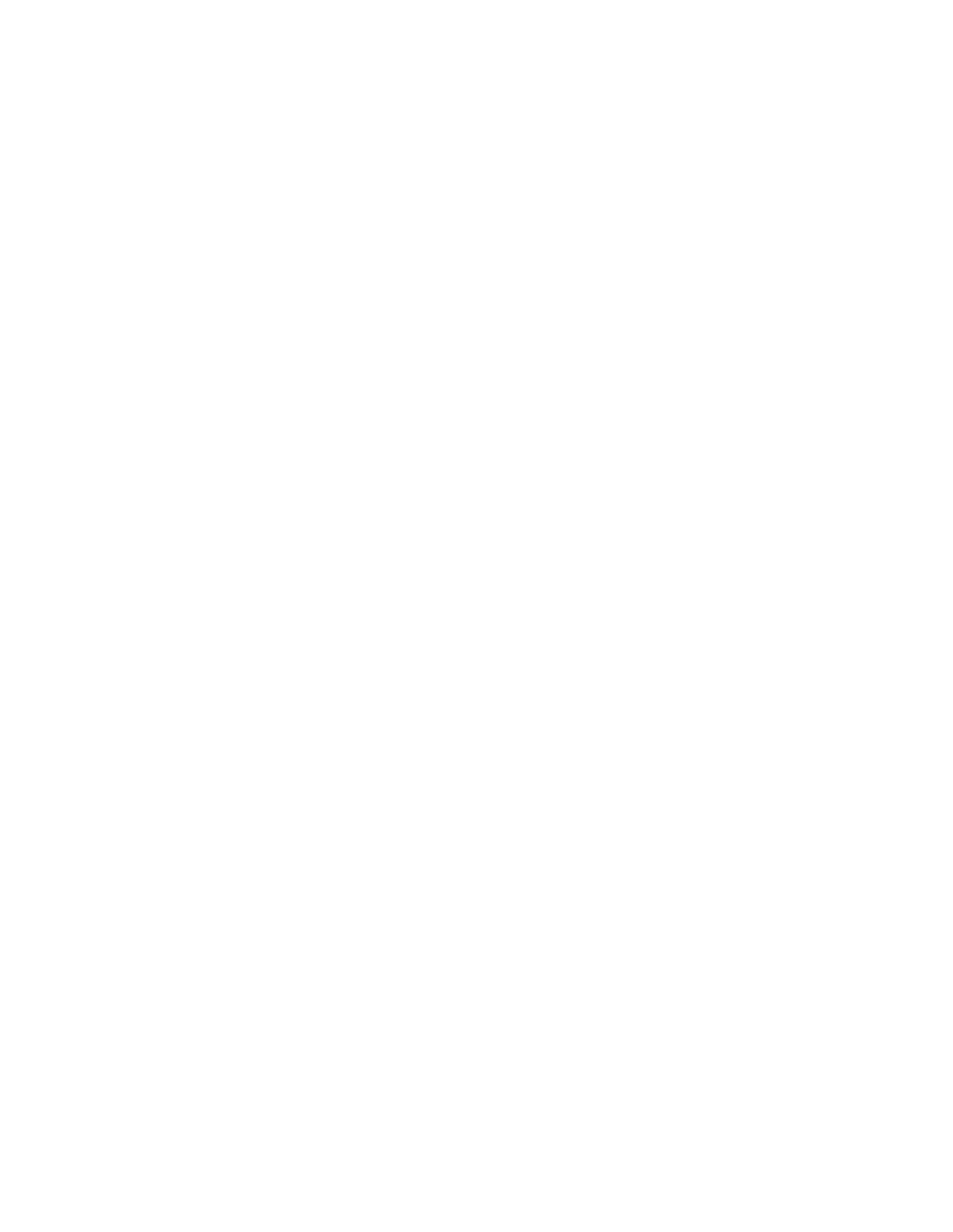# **About the Contributors**

**Carol Ann Gillespie** developed and teaches AP® Human Geography online for Pennsylvania Homeschoolers. She is affiliated with the Pennsylvania Alliance for Geographic Education and has served as a Reader for the AP Human Geography Exam.

**Christopher Hall** is the social studies curriculum supervisor in the Davis School District in Davis County, Utah. He also serves as the College Board Advisor on the AP Human Geography Development Committee, and he has served as a Reader for the AP Human Geography Exam.